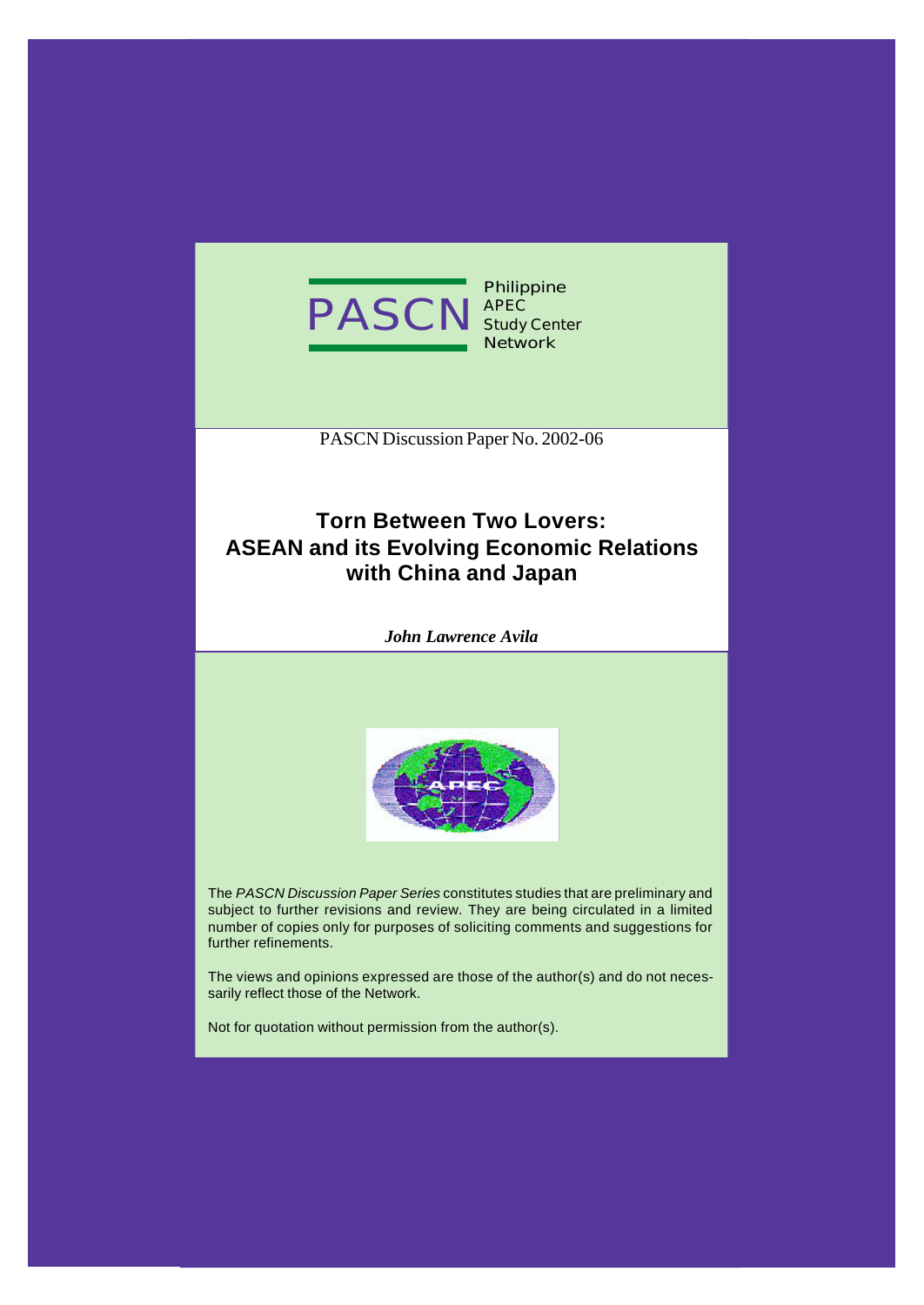

PHILIPPINE STUDY CENTER **NETWORK** 

PASCN Discussion Paper No. 2002-06

# **Torn Between Two Lovers: ASEAN and its Evolving Economic Relations with China and Japan**

*John Lawrence Avila* University of Asia and the Pacific

# July 2002

The *PASCN Discussion Paper Series* constitutes studies that are preliminary and subject to further revisions and review. They are being circulated in a limited number of copies only for purposes of soliciting comments and suggestions for further refinements.

The views and opinions expressed are those of the author(s) and do not necessarily reflect those of the Network.

Not for quotation without permission from the author(s).

For comments, suggestions or further inquiries, please contact:

**The PASCN Secretariat** Philippine Institute for Development Studies NEDA sa Makati Building, 106 Amorsolo Street Legaspi Village, Makati City, Philippines Tel. Nos. 893-9588 and 892-5817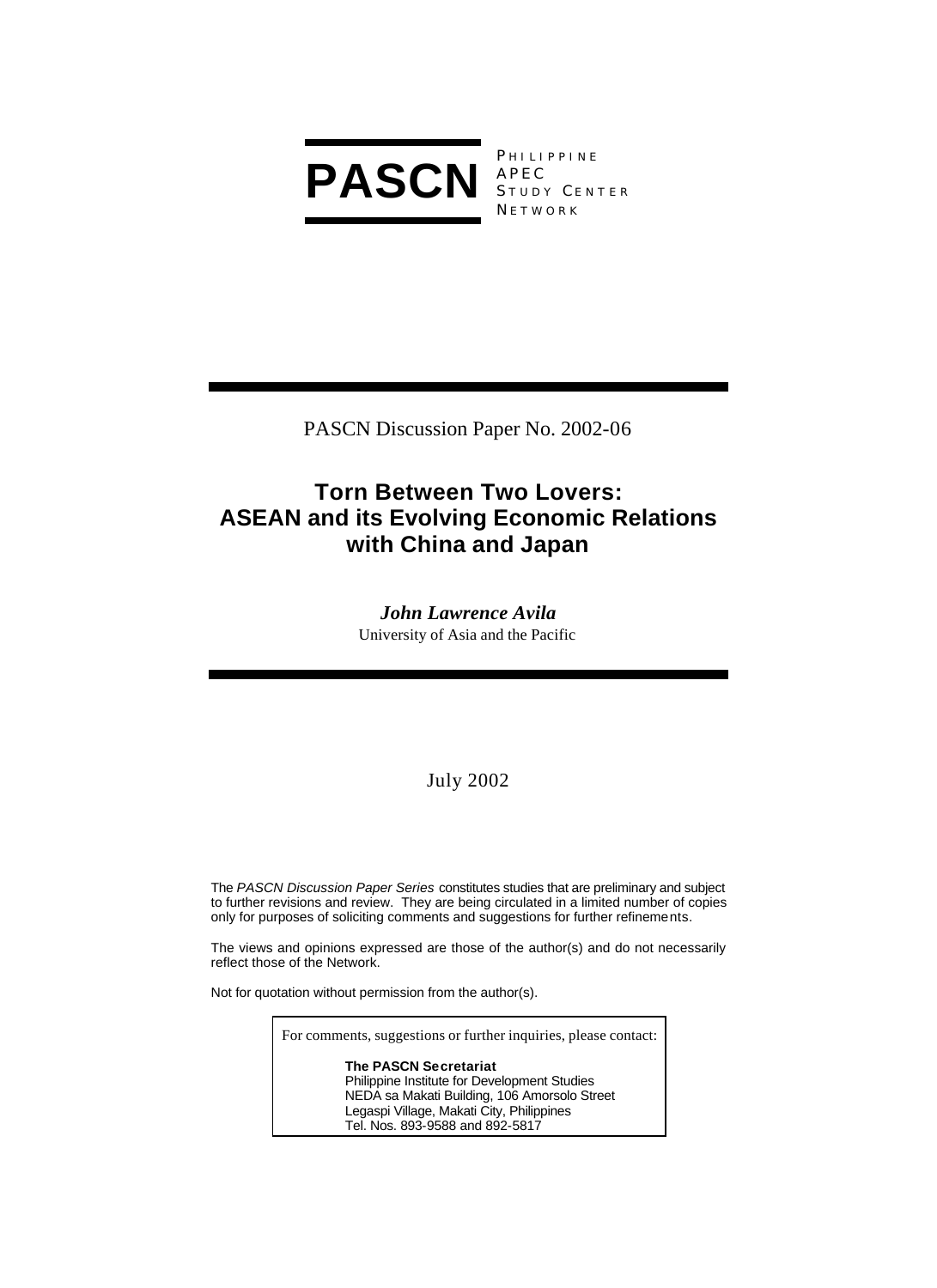#### **ABSTRACT**

Last November, ASEAN Leaders met with the Chinese Premier in Brunei and endorsed a proposal for a Framework on Economic Cooperation and to establish a free trade area within the next ten years. Ahead of such an arrangement, the two sides agreed to explore the idea of an "early harvest", which will precede comprehensive market access negotiations on industrial goods and services between the two sides.

And in early January 2002, Japan Prime Minister Junichiro Koizumi toured the Southeast Asian region and proposed the Initiative for Japan-ASEAN Comprehensive Economic Partnership. Koizumi hinted that a free trade arrangement could form part of this enhanced relationship. The Koizumi initiative has been viewed by not a few as a bid by Japan to counter China's intensified dialogue with ASEAN members.

Once fearing increasing irrelevance amidst developments in APEC, the WTO and other regional arrangements, ASEAN is suddenly thrust into limelight. These two initiatives compel its members to consider moving towards closer integration with the two of the biggest economies in the world. Indeed, the evolving economic relations between ASEAN and China and Japan directly impacts on the future of the ASEAN Free Trade Area, APEC, and the position of Asia in the world economy.

This paper examines the developments behind these twin proposals, particularly taking the ASEAN perspective. This study will survey the various political, economic and strategic issues that impinge on these arrangements. The paper will conclude with an assessment of the prospects of an expanded free trade area between these countries.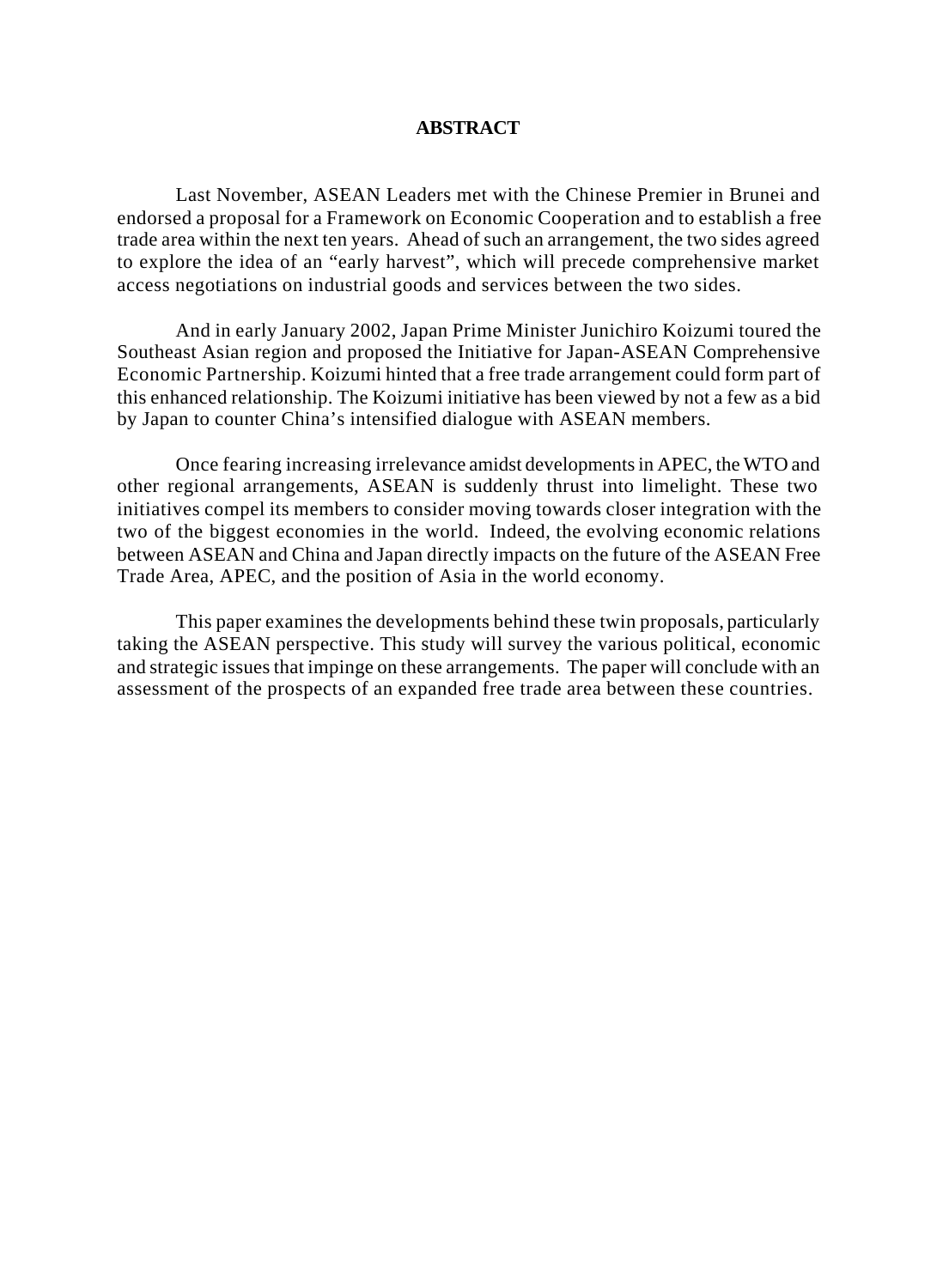# **Torn Between Two Lovers: ASEAN and its Evolving Economic Relations with China and Japan\***

#### **INTRODUCTION**

 $\overline{a}$ 

Last November 2001, the heads of government of China and ASEAN entered into a new Framework on Economic Cooperation including an agreement to establish a free trade area within the next ten years. This was shortly followed by a proposal, referred to as the Initiative for Japan-ASEAN Comprehensive Economic Partnership, by Japan Prime Minister Junichiro Koizumi during an official tour of the region in mid-January 2002. The Koizumi initiative likewise called for the creation of an FTA to be modeled after an accord that Japan concluded with Singapore at the end of the prime minister's visit.

These developments coincide with the dramatic resurgence of bilateral and regional trade initiatives including proposals to create free trade areas (FTA) and/or closer economic partnerships (CEP) covering the Asian region. ASEAN is likewise negotiating a CEP arrangement with Australia and New Zealand and, more recently, an FTA with the United States is being explored. Outside of ASEAN, South Korea has proposed a grouping including itself and economic powerhouses China and Japan in a Northeast Asian FTA.

There has likewise been a proliferation of bilateral initiatives across the region. Singapore has been particularly aggressive. It has recently concluded a CEP with New Zealand and an FTA with Japan. And it is currently negotiating similar arrangements with the US, Canada, EU, Australia, Chile, and Mexico. Singapore has also been pushing the idea of the Pacific-Five (P-5) FTA Initiative, which includes itself, the US, Australia, New Zealand and Chile. Not to be left behind, Thailand is also exploring similar arrangements with Australia and South Korea. On a bilateral level, Japan has held extensive consultations with Korea and Mexico on the possibility of entering free trade negotiations within the next few years. Korea has likewise entered into FTA negotiations with Chile and discussed possible FTAs with Mexico, New Zealand, Thailand, and Singapore.

The rise of Asian FTAs has been viewed by not a few with deep concern. The spread of sub-regionalism in the Asia Pacific region could serve to undermine the multilateral trading order under the World Trade Organization (WTO). Such initiatives could likewise negatively impact on other regional arrangements such as APEC and AFTA. What are the political and economic motivations behind these various schemes? What are the probable implications of these initiatives on existing regional associations and the international trading system? This paper briefly attempts to examine this subject by focusing on the twin proposals confronting ASEAN. This study seeks to look into the possible rationale and motivations behind the China and Japan proposals to establish an

<sup>\*</sup> A paper presented at the 2002 APEC Study Center Consortium Meeting, "From the Asia Financial Crisis to a Global Recession: Towards a More Proactive Role for APEC?" in Merida, Mexico. 22-24 May 2002.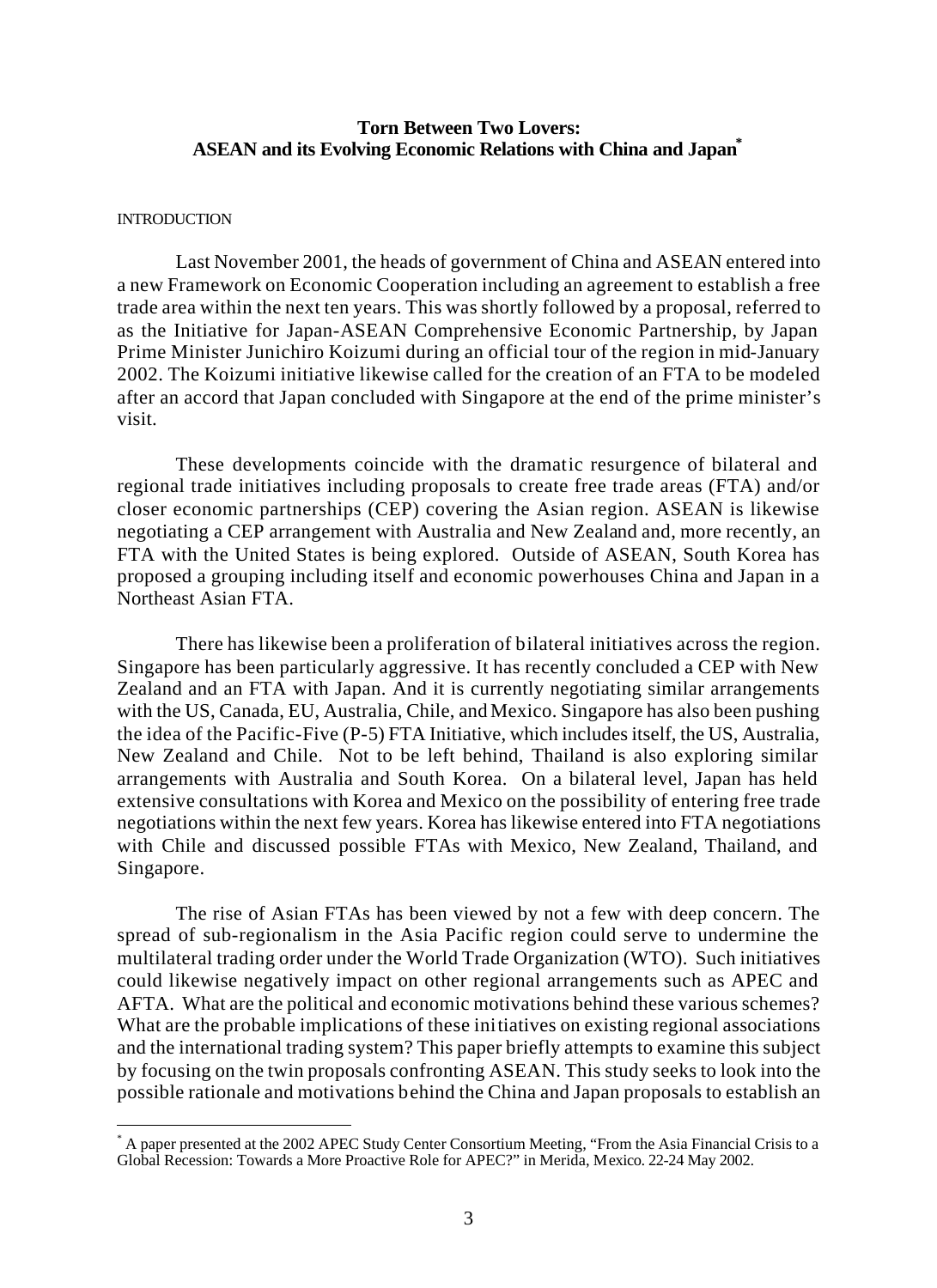FTA with ASEAN. The paper will then conclude with an assessment of the repercussions to ASEAN, APEC and the WTO. Indeed, the evolving economic relations between ASEAN and China and Japan directly impacts on the future of Asian regionalism.

#### THE POLITICAL ECONOMY OF ASIAN REGIONALISM

In the past, Asian countries, particularly in the Northeast, have been averse to formal economic arrangements. Asian regionalism has primarily evolved through a market-led process, with the movement of trade and investment deepening economic interdependence. However, the institutionalization and expansion of regional inter-state cooperation developed at a much slower pace.

Peter Drysdale (2000) summarized the reasons why Asian countries traditionally avoid joining formal preferential arrangements. Firstly, he contends that the trading interests of Asian economies largely depend on countries outside the region like the US and Europe. These markets remain the principal export destinations and sources of investment capital for most Asian countries. Secondly, a free trade area could unnecessarily lead to trade diversion and potential trade conflicts within and outside the region. And thirdly, the different levels of development, the lack of trade complementarity, and the social, political and cultural diversity of the Asian region make it difficult to set up and operate regional cooperative institutions.

The basic framework for regional cooperation in the Asia-Pacific is the APEC forum. Since its launching in 1989, APEC's membership and economic agenda has grown. In 1994, members committed to the goal of free trade and investment by 2010 for developed economies and 2020 for developing countries. Member economies have since been lowering and removing their trade and investment barriers on a voluntary manner based on their respective Individual Action Plans (IAPs). The principle of open regionalism ensures that APEC complements rather than ran counter with the objectives of the multilateral trading order under the WTO.

The only other attempt at regionalism is the ASEAN Free Trade Area (AFTA), established in January 1992 as a means of strengthening members' competitiveness and encouraging investment inflows into the region. Since its formation, ASEAN members have accelerated the timeframe to reduce regional tariff rates to 0-5 percent and eliminate non-tariff barriers by 2002. More significantly, the grouping also agreed to target zero ending tariff rates on all products by 2010 for the original six members, 60 percent of which should be duty-free by 2003. In addition, ASEAN is working to reduce non-tariff barriers, harmonize standards, and improve access to services trade, among others.

Until recently, no Northeast Asian country belonged to any trade bloc. Japan has hitherto been a staunch multilateralist and has long spurned the preferential route to trade liberalization. This reluctance to participate in exclusive regional arrangements primarily stems from fear of offending the United States, its main trading partner. Tokyo's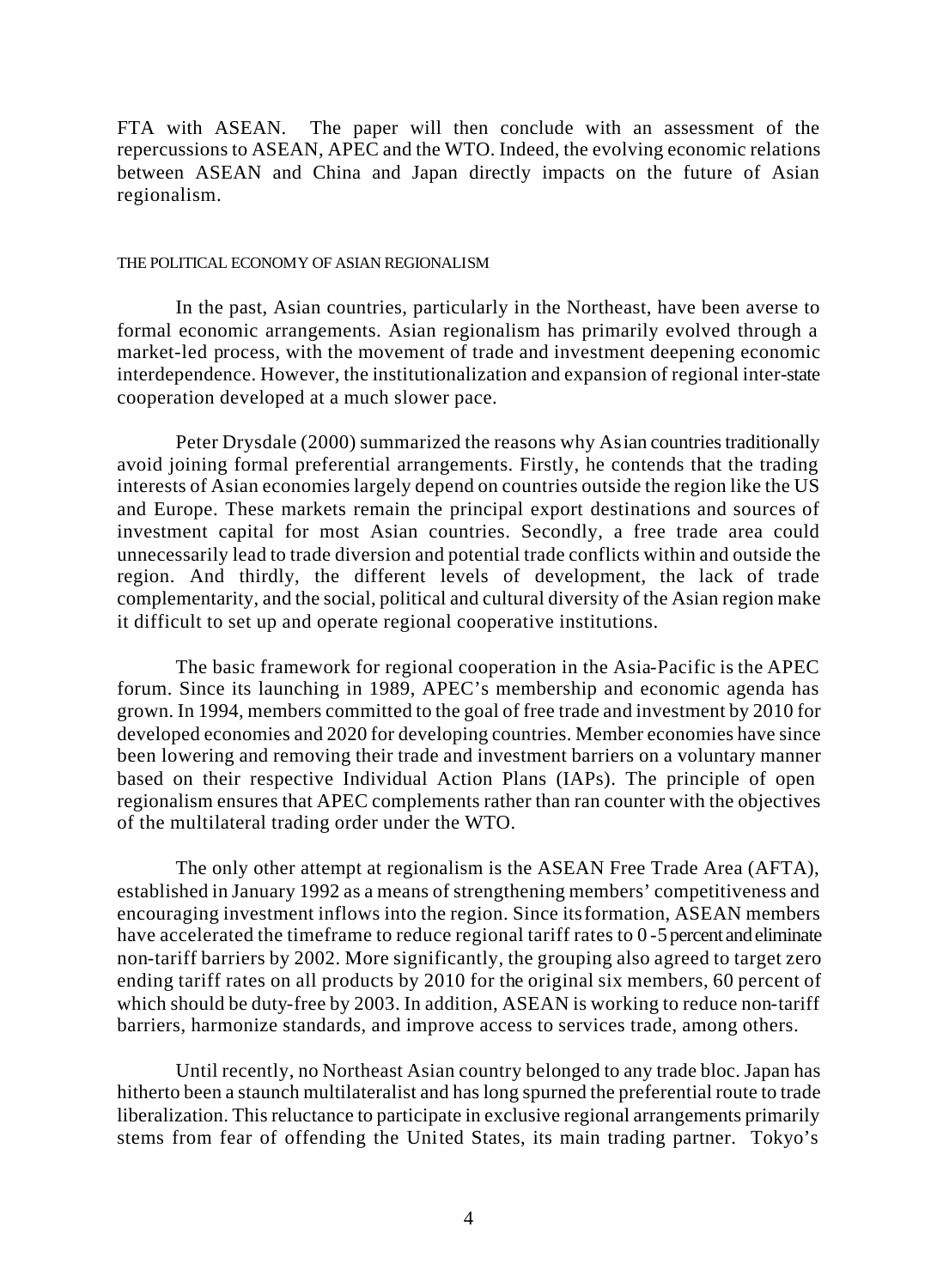participation in APEC and the principle of open regionalism has been consistent with this policy stance of inclusion rather than exclusion. While continuing a policy based on strengthening the WTO-centered multilateral trading system, Japan has now begun to consider bilateral agreements and free trade arrangements.

Since China embarked on its open door and modernization policy, Beijing has been primarily preoccupied with domestic economic restructuring and national development. The outcome of these reform policies has positively impact on the domestic economy and produced high growth rates. Moreover, the reintegration of Hong Kong and Macao was a major concern till the end of 2000. Its entry into APEC and its accession into the WTO were subsequent steps in this seemingly rational process of opening up to the outside world and speeding up the pace of economic modernization. Beijing's interest in pursuing a regional approach forms part of this strategy.

There have been previous attempts at forming pan-Asian economic arrangements. One such proposal was the East Asian Economic Caucus (EAEC) put forward by Malaysia. The EAEC would have included ASEAN with Japan, China, Korea, Taiwan and Hong Kong in an exclusive Asian bloc. EAEC was intended to provide the region an insurance against the anticipated market closure arising from the formation of NAFTA and the European Single Market. However, the idea was perceived to be exclusionary and hence received little support.

The traumatic experience of the Asian financial crisis provided added impetus for Asian regionalism. The ASEAN+3 arrangement evolved as Asian countries sought for regional solutions for the problems they confronted between 1997-1999. ASEAN+3 dialogue informally began in the context of ASEM, where ASEAN, China, Japan and Korea had to coordinate their positions in negotiations with the European Union. This eventually progressed and took a more institutionalized form at the first ASEAN+3 Summit, which took place in December 1998, with leaders agreeing to deepen relations between themselves. The Manila Summit held the following year subsequently adopted a Joint Statement on East Asia Cooperation, committing members to build upon existing consultative and cooperative activities in the areas of economic cooperation, monetary and finance, social and human resource development, scientific and technical development, security and transnational issues. China, Japan and Korea continue to be engaged in the  $ASEAN + 3$  process, where institutionalization has since been proceeding quite rapidly. $1$ 

#### EXPLAINING ASIAN BILATERALISM

What factors contributed to this shift towards bilateralism or regionalism? Theory offers different explanations as to why countries join PTAs.<sup>2</sup> The international political economy of regionalism shows that systemic changes can encourage countries to establish preferential arrangements. Structural changes in the global economy induce

 $\overline{a}$ <sup>1</sup> In May 2000, ASEAN established a network of bilateral swap arrangements with China, Japan and South Korea under the Chiang Mai Initiative.

<sup>&</sup>lt;sup>2</sup> See Hurrell (1995), Haggard and Simons (1987), and Mansfield and Milner (1997).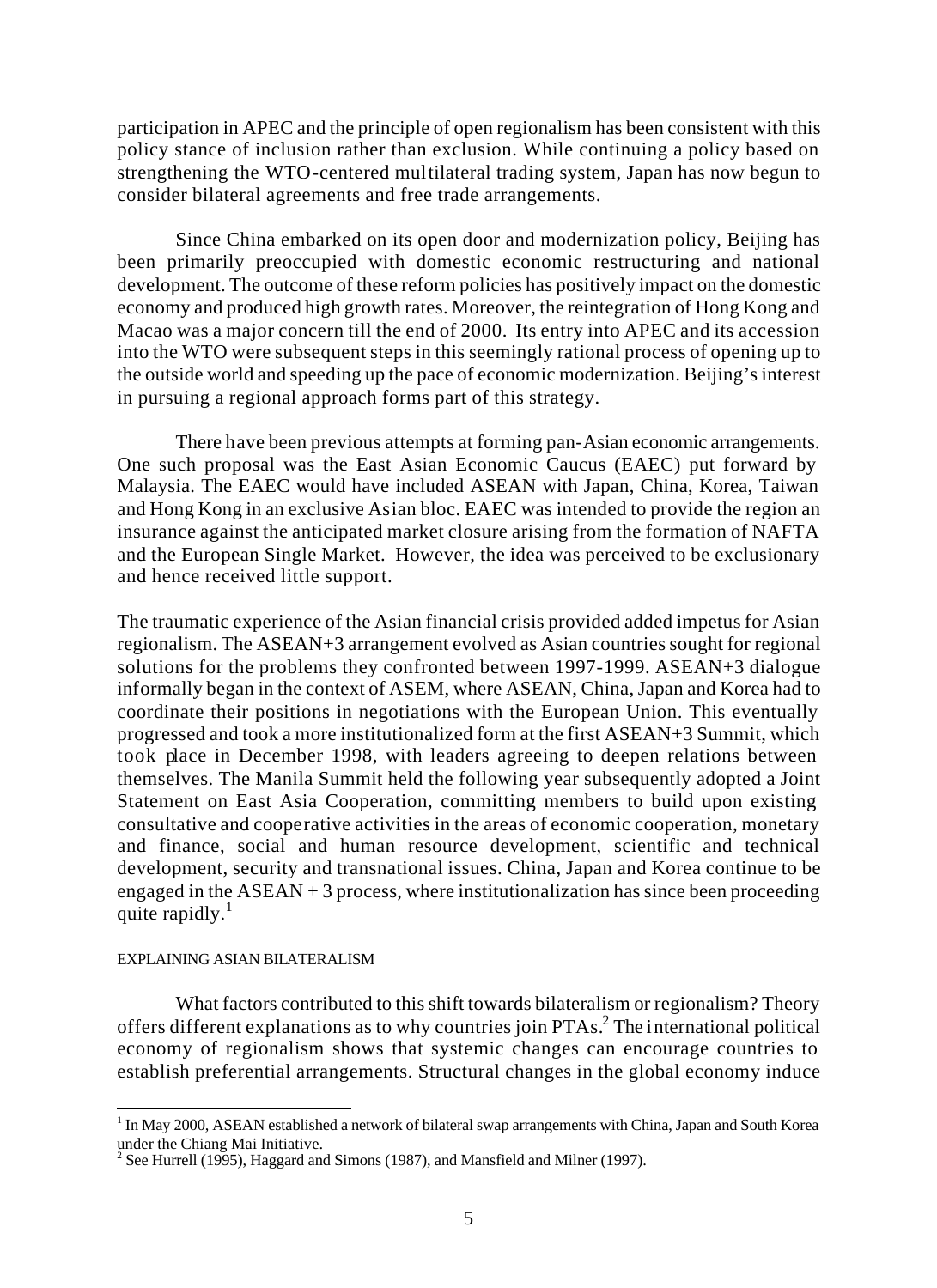states to cooperate to reduce collective action problems. Moreover, the growing interdependence between economies creates spillover effects and, consequently, fosters a desire to cooperate in other areas. Countries benefiting from the relationship will seek to reduce transaction cost and expand economic cooperation. From a political perspective, shifts in the distribution of economic wealth can lead states to create alliances to enhance their bargaining power. Cooperation builds mutual support on issues of common interests to its members. Finally, regionalism may be a manifestation of the national leadership's response to their domestic situation. International commitments can be used to maintain outward-looking policies and push forward much needed economic reform at home. These represent some of the possible motivations behind regime-formation and will be further discussed below.

#### *Increasing Interdependence*

There are varied reasons why countries desire to establish or join preferential trading arrangements. For one, cooperation stems from the expectation of benefit derived from increased economic interdependence within the region. Consequently, states will seek to lower barriers to entry and facilitate greater intra-regional exchange to further growth. In fact, growing intra-Asian trade and investment has been a key factor in the rapid growth of Asian economies. Over the past few decades, Asian countries have traded and invested more with neighboring states increasing their market shares in their respective economies. This has created an expanding network of commercial relationships, which in turn, fostered greater inter-governmental cooperation to facilitate such transactions.

ASEAN economic ties with China and Japan have deepened in the past few years. Starting in the 1960s, Japanese investments in Southeast Asia's manufacturing sector help build region-wide production networks linking the two economies together. The appreciation of the yen in the 1980s and Japanese ODA, particularly in heavy industries and infrastructure, has further stimulated Japanese FDI in ASEAN. Japanese capital inflow into ASEAN and intra-industry exchange among Japanese subsidiaries operating throughout the region has directly contributed to the increase in intra-regional trade.

ASEAN has been Japan's important supplier of raw materials, production base for manufacturing industries and market for manufactures. ASEAN supplies both industrial and agricultural raw materials, at reasonable prices, which have been instrumental in Japan's rapid economic development. Japan also uses ASEAN as an important production base for her manufacturing industries, which have succeeded in penetrating international markets (Lim, 1994). Trade between Japan and ASEAN amounted to US\$113.4 billion in 2000, slightly below pre-crisis levels (see Figure 1). Japan commonly enjoys a trade surplus with ASEAN. However, the gap has significantly narrowed with ASEAN exporting more to Japan. In 2000, ASEAN mostly exports machinery and electrical appliances, mineral products, agriculture and prepared foodstuffs, and wood and wood articles (see Annex).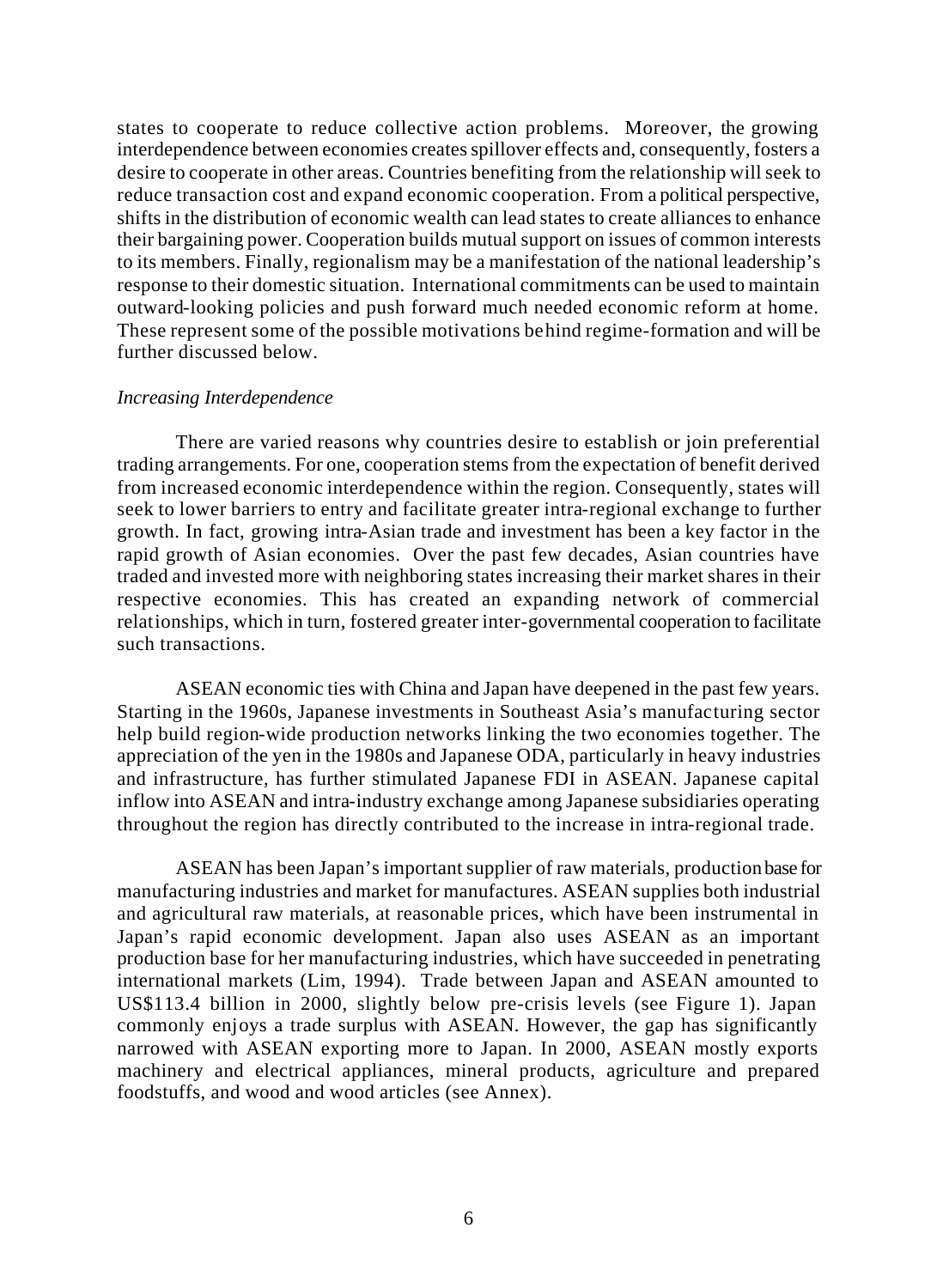

Figure 1: ASEAN-Japan Trade, 1996-2000 (in US\$ million)

Source: ASEAN Secretariat

China's economic relations with ASEAN have likewise grown. Two -way trade reached US\$58.8 billion in 2000, growing by two and half times between 1996-2000 (see Figure 2). ASEAN main exports to China include machinery and electrical appliances, mineral products, agriculture and prepared foodstuffs, plastics, and textiles and apparel (see Annex). The Chinese market enabled ASEAN economies to export itself out of the recession with exports amounting to US\$33.8 billion in 2000, more than triple compared to levels in 1996. Meanwhile, the share of China in ASEAN's trade has grown from 2.1 percent in 1994 to 3.9 percent in 2000.

Figure 2: ASEAN-China Trade, 1996-2000 (in US\$ million)



Source: ASEAN Secretariat

Japan is still a major investor in ASEAN. With the recent weakening of the Japanese yen, however, fewer companies are shifting out and inve sting overseas. On the other hand, the Chinese government has been encouraging local firms to "go outside" and invest overseas, particularly in Asia. Though still modest in absolute terms, Chinese investment is growing at a rapid pace. In 2000, the Chinese Government approved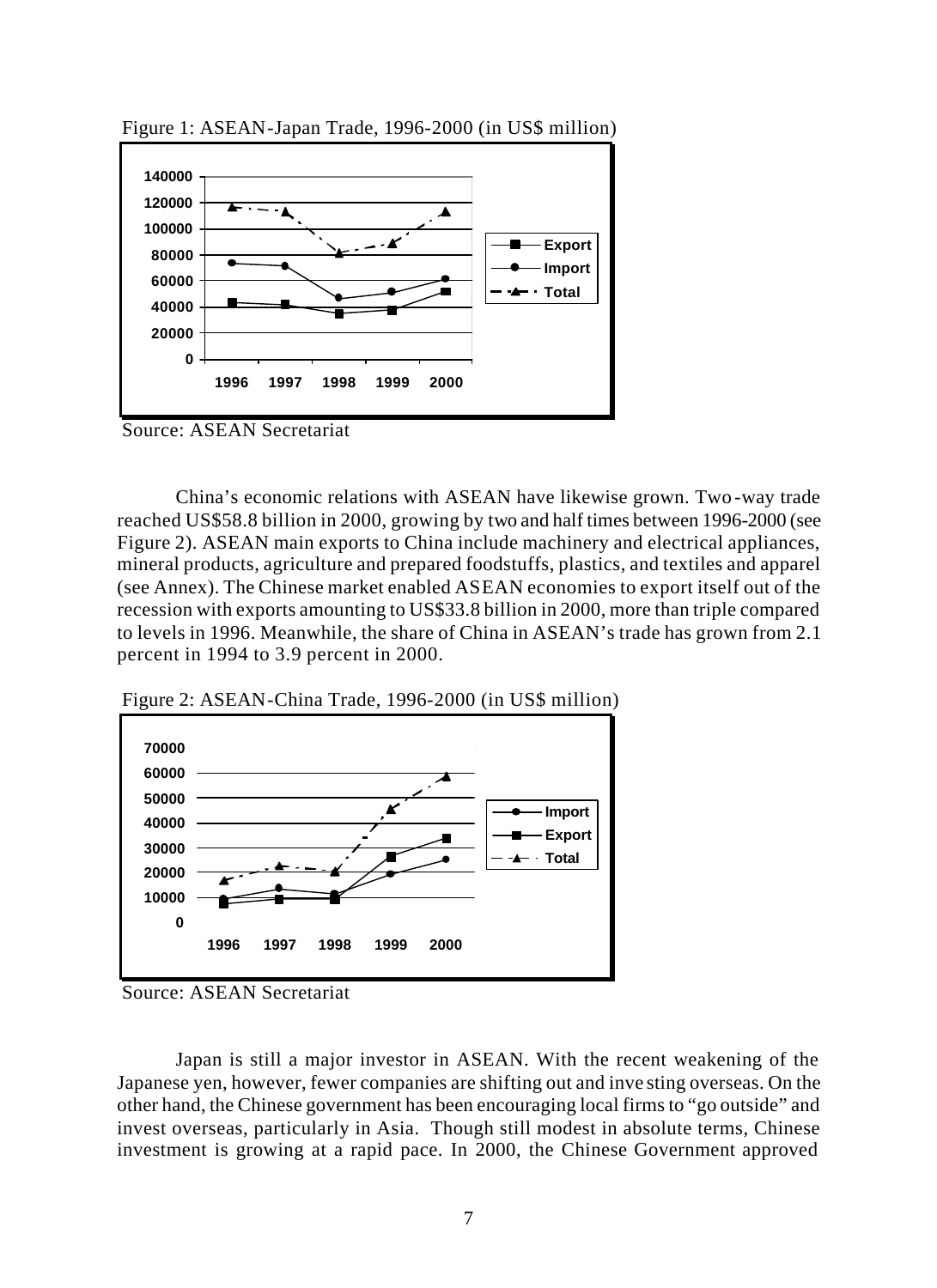US\$108 million in new investment to the ASEAN region, a 50 per cent higher than the previous year's. Reports speculate that the actual figure might be higher as many Chinese companies try to circumvent official foreign currency controls by investing through offshore entities.<sup>3</sup> An arrangement with ASEAN could further encourage foreign investor interest, put off by the Asian financial crisis, from within and outside the region.

The prospect of greater commercial gain from deeper economic exchange is a good reason for moving towards an FTA. Countries join a PTA to enhance the region's welfare if these arrangements create more trade among its members than they divert. Initial assessments made by the ASEAN-China expert study group of the welfare effects of an ASEAN-China FTA calculate that ASEAN's exports to China would grow by 48 per cent and China's export to ASEAN, by 51 per cent. A China-ASEAN grouping would have a combined GDP of at least US\$ 1.6 trillion. There are no similar studies to calculate the effects of an ASEAN-Japan FTA, but such an arrangement would have a combined GDP of more than US\$5.5 trillion (see Table 1). A PTA can likewise increase market power and attract greater foreign investment to the region.

|              | <b>GDP</b><br>(in billion<br><b>US\$)</b> | <b>GDP</b> per<br>head<br>$(in \; US\$ | <b>Exports</b><br>(in billion<br><b>US\$)</b> | <b>Imports</b><br>(in billion<br><b>US\$)</b> |
|--------------|-------------------------------------------|----------------------------------------|-----------------------------------------------|-----------------------------------------------|
| China        | 902                                       | 860                                    | 249                                           | 225                                           |
| Japan        | 4,812.1                                   | 38,160                                 | 479                                           | 380                                           |
| <b>ASEAN</b> | 580                                       | 1,121                                  | 425                                           | 354                                           |

Table 1: Comparative Economic Indicators

Source: WTO, ASEAN Secretariat

# *Coping with Structural Change*

Countries also join a PTA to cope with changes in the international economic environment. Rising pressures from globalization affect all countries compelling them to find new ways to address these external challenges and improve their economic well being. Globalization has made it more difficult for countries, particularly small economies, to attract foreign capital and maintain export competitiveness. States cooperate to reduce collective action problems posed by the globalized economy.

One particular change in the world economy is the rise of preferential trading arrangements (PTA). The number of regional trade agreements notified to the WTO has soared over the last decade. There are now around 113 separate arrangements with many countries, both developed and developing, now participating in one form or another. According to the WTO, approximately 43 per cent of all trade takes place within regional trade agreements between two or more countries. It projects this to rise to 51 per cent by 2005, with the number of PTAs growing to more than 180.

 $\overline{a}$ <sup>3</sup> See Dhume and Lawrence (2002).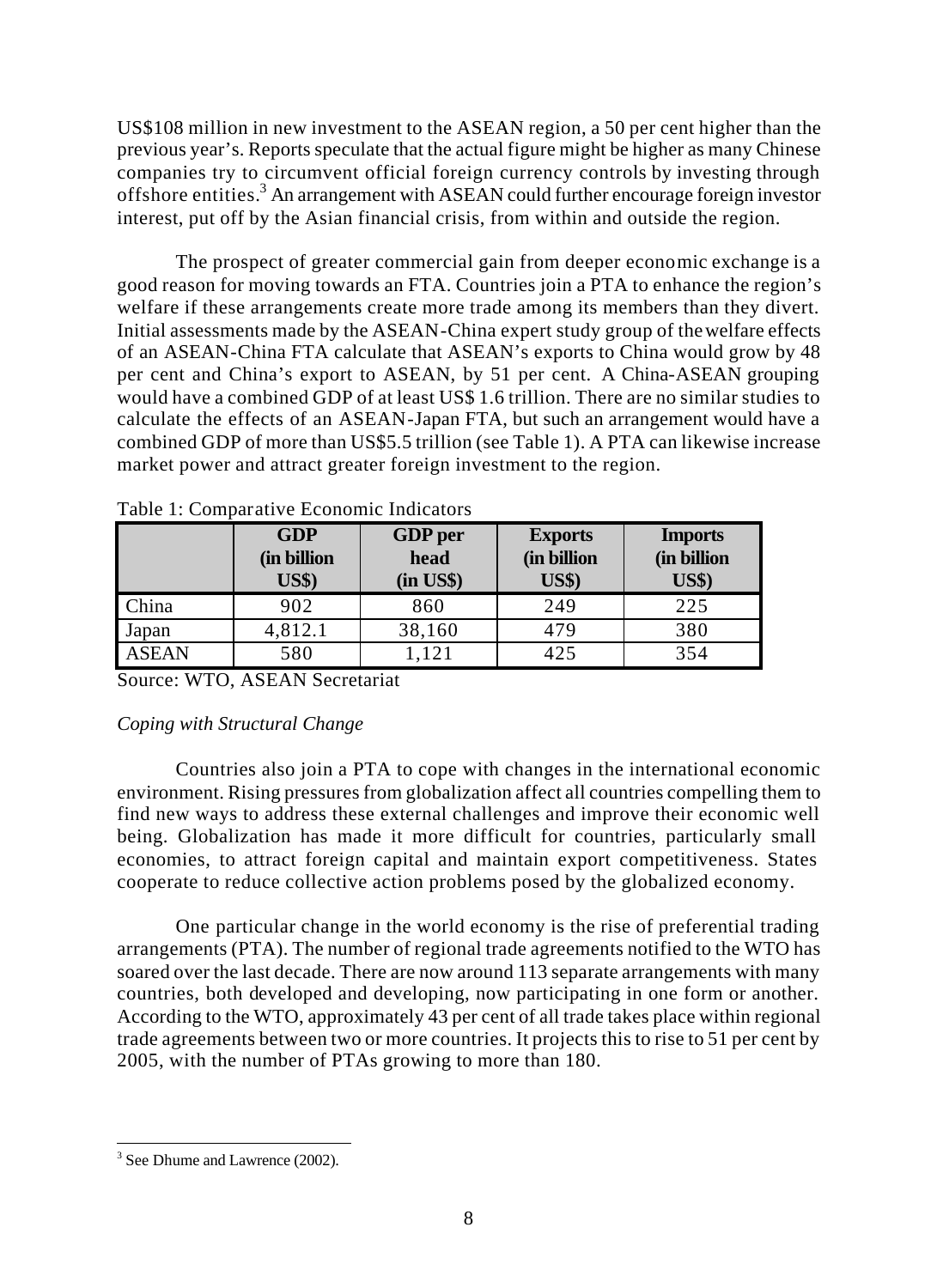In response to regionalism in Europe, North America and elsewhere, Asia has initiated its own regional mechanism aimed at economic integration and securing their terms of trade. Faltering faith in the ability of the multilateral trading system to further sustain the momentum of trade liberalization demonstrated by the failure to launch a new round of multilateral trade negotiations in Seattle also contributed to bloc formation. Japan and China, already suffering from trade diversion from other trading groups, may feel being left out of this trend. The fear of market closure and increased discriminatory policies brings about bloc formation as an insurance policy.

The Council on Economic and Fiscal Policy, Japan's top economic policy advisory body composed of government and private sector leaders, has urged its government to pursue bilateral free trade agreements to enable the country to cope with increased global economic competition. According to Yamamoto and Kikuchi (1998), the domestic recession, increasing hostility from the US, and the near collapse of the Uruguay Round caused a shift in thinking in Tokyo. In its 2001 White Paper, Japan's METI declared,

"The broadening and deepening of regional integration around the globe, as well as the development of alliances among regional groupings, is a manifestation of nations' efforts to respond to the evolving global economy. In this sense, a multi-layered perspective will also become increasingly important in terms of Japan's trade policy. While the baseline of Japan's policy is the strengthening of the multilateral trade system, centered around the World Trade Organization, on top of this we need to develop an appropriate combination of multilateral efforts s uch as trade and investment liberalization and the creation of international rules; regionalism, in the form of bodies such as the Asia-Pacific Economic Cooperation forum; and bilateral relations with the United States and countries in Europe, East Asia and elsewhere, creating an international economic system geared to the speed of change and the sheer diversity of the global economy… In light of the economic development of other regions, Japan stands to gain economically from pushing further ahead with regional integration."

Commensurate with its rise in world status, an increasingly confident China is eager to play a more active leadership role both at the global and regional levels. Successes in domestic economic reform have encouraged a more dynamic Chinese trade diplomacy in both the global and regional fora (Drysdale, 2000). Since its membership in 1991, Beijing has been actively participating in APEC culminating with its hosting of the 2001 Leaders Summit in Shanghai. China has demonstrated its support in APEC by undertaking unilateral and voluntary liberalization of its trade and investment regime (Zhang, 1998). Its entrance to the WTO demonstrates Beijing's desire to take a more active role in the multilateral trading system. China aggressively pursued its accession into the WTO in order to gain representation and influence the formulation of the trade rules and disciplines. Membership in the WTO also becomes necessary in the further development of China's trade relations with other countries.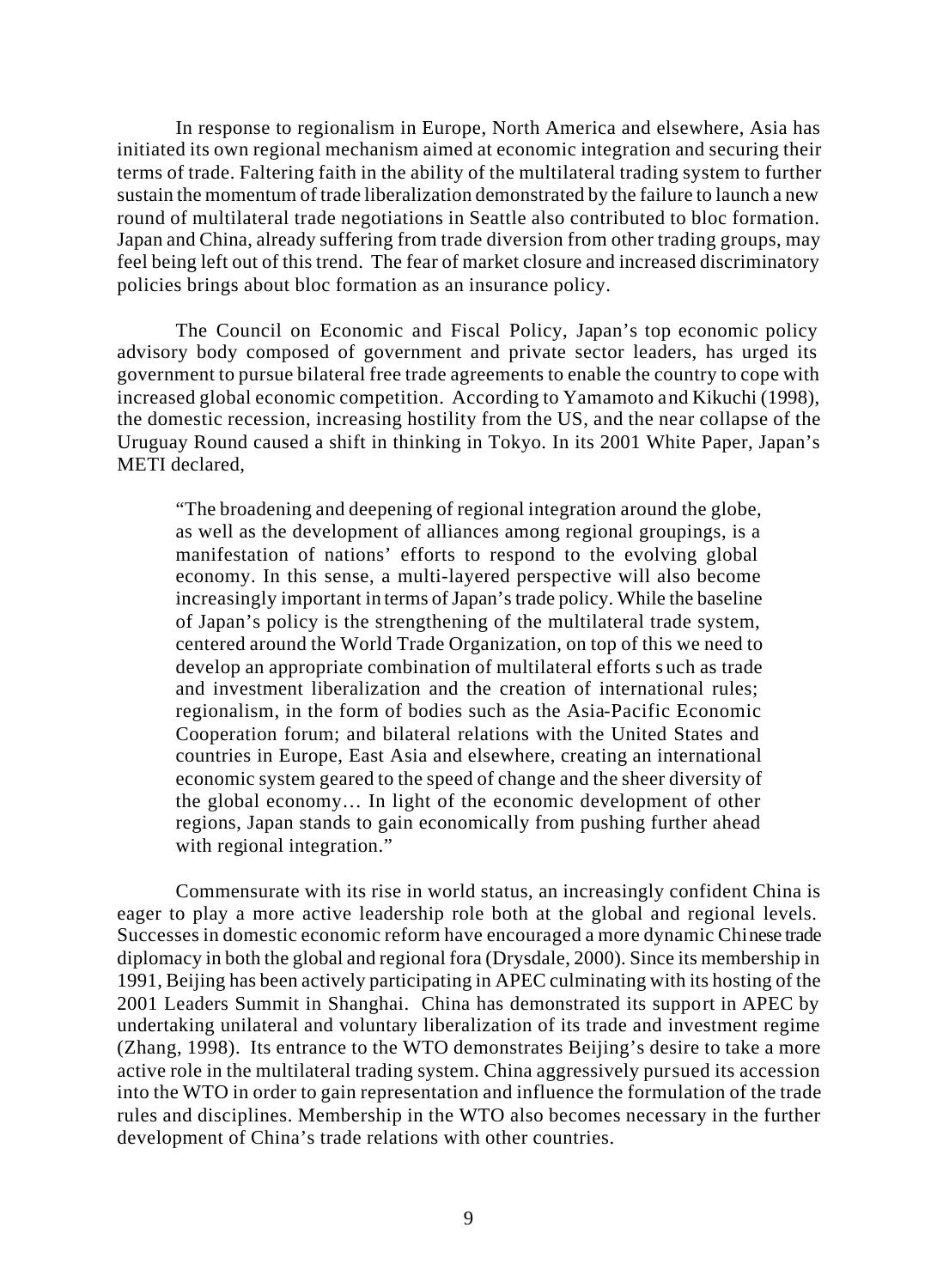An FTA with ASEAN is a manifestation of this trade strategy. China seeks to deepen its economic relations with its Southeast Asian neighbors and diversify its export markets away from dependence on its traditional markets and play a leadership role in Asia. Partnership with ASEAN will also give China a stronger voice and influence in multilateral negotiations under the WTO.

## *Contesting Regional Leadership*

Politics, rather than economic reasons, may very well underpin the motives of China and Japan. Realist explanations of international relations emphasize the selfinterests of contending nation-states and the balance and shifts of political and economic power. China and Japan have had a long history of conflict each looking upon the other with suspicion. Both still regard one another as a security threat and power rival in Asia. Hence, ASEAN may be viewed as the arena of China-Japan rivalry over regional leadership. The Koizumi initiative, coming only two months after top Chinese and ASEAN leaders agreed to conclude an FTA, has been viewed by not a few as a bid by Japan to counter China's intensified dialogue with ASEAN members.

There are domestic concerns that Japan was seeing its status as the regional leader usurped by an emerging China. For much of the post-war period, Japan has been the leading economy in the industrial development of the East Asian region. The flying geese paradigm of regional specialization characterized this structure that centered on Japan. The flying geese pattern of economic development fostered industrial specialization and location thereby creating greater complementarity in the region. Japan has also played a leading role in the promoting Asia Pacific economic cooperation. Yamamoto and Kikuchi credits Japanese MITI for the initiation of APEC.

The Japanese model, which centers on strategic industrial policy, has however lost favor particularly after the Asian financial crisis. Government intervention in the economy and the keiretsu-type of economic structure in many Asian countries was partly blamed for the economic downturn following the banking and exchange rate crisis that spread throughout the region in 1997. Moreover, continued recession in Japan stemming from its own financial problems and weak domestic demand prevents it from acting as an engine for regional growth. As many have observed, Japan's leadership position, so closely related to its economic success in the post-war period, has progressively declined over the past decade.

Meanwhile, China is rapidly making gains on To kyo's once-dominant position as Asia Pacific's economic leader. The Chinese economy continues to expand at phenomenal growth rates. China has recently emerged as the fourth largest trading nation in the world (if we include Hong Kong). The country also continues to take in the lion's share of foreign direct investment drawn by its huge market. FDI in China now account for almost a third of the cumulative FDI that goes to developing countries. Japan's Ministry of Economy, Trade and Industry, in its 2001 White Paper, noted increasing competition from China: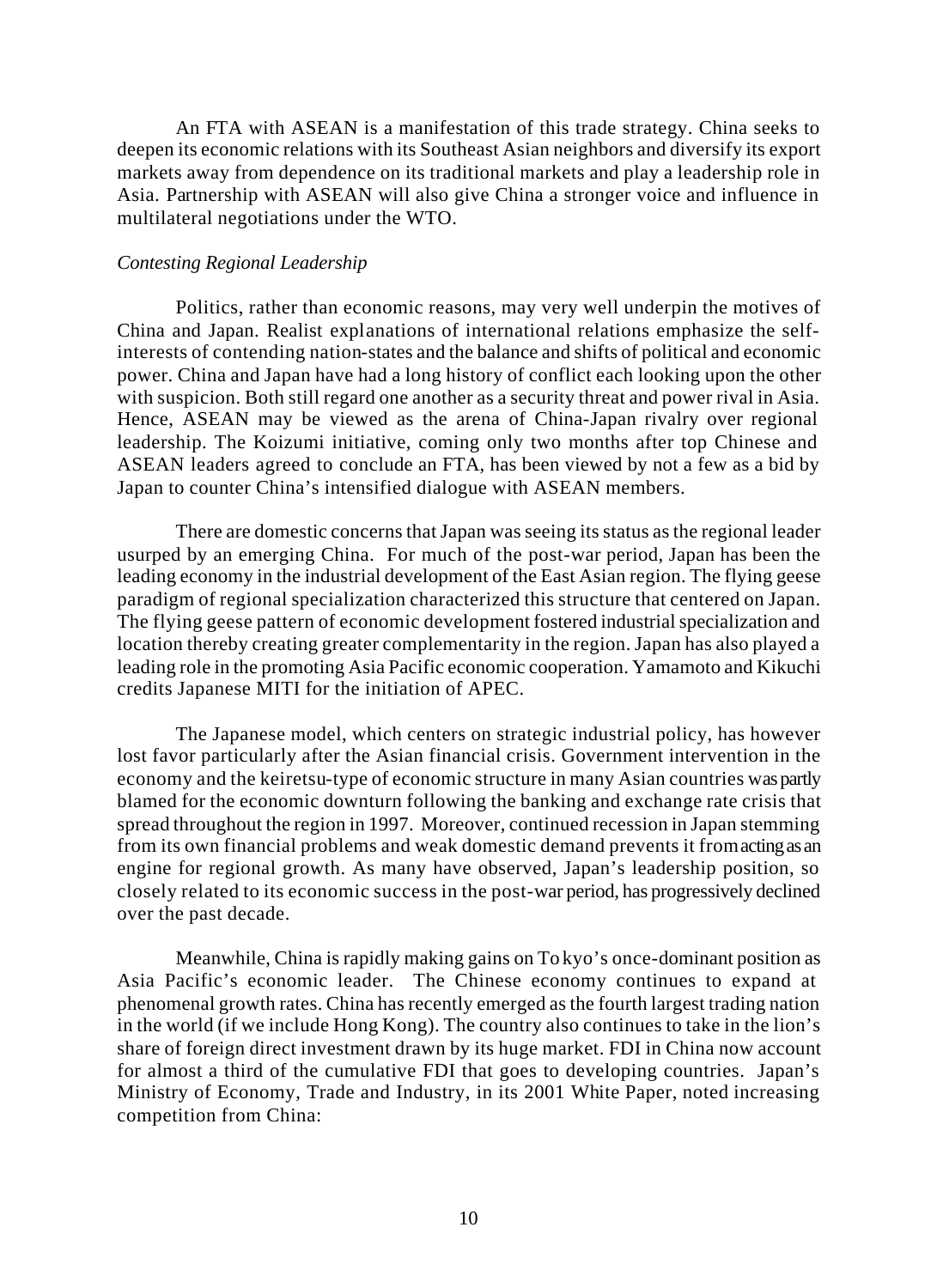"Changes have also been appearing in the behavior of foreign affiliates using East Asia as a production bases. In recent years, some companies have been shifting their production bases from the NIEs and the ASEAN 4 to China, or moving directly out of their home countries and bypassing the NIEs and the ASEAN 4 to set up production bases in China. China's share has grown substantially in all cases. A look by industry at the total asset value of foreign affiliates in China also indicates that companies are investing in both labor-intensive industries such as textiles and technology-intensive industries such as machinery…China is not only pushing up its production and export volume, but has also increased its international competitiveness from the comparatively labor intensive textile industry through to the comparatively technology-intensive machinery industry."

Imports from China now have an enormous impact on Japan. In the last five years alone, Chinese imports have risen by 76% and now account for 15% of Japan's total imports. Last year, the two countries almost figured in a full-scale trade war. The dispute began in April 2001 when Japan slapped 256% import tariffs on a range of Chinese agricultural exports, including mushrooms, leeks, and straw, worth about US\$100 million. Chinese exports of fresh and frozen vegetables to Japan, which enjoy a greater price competitiveness compared to Japanese like products, have significantly increased. The following June, China retaliated with punitive 100% tariffs on a range of Japanese imports, including mobile telephones, cars and air conditioning units, worth US\$700 million a year. A trade war was averted only after Japan withdrew but the incident foreshadows the future economic relations between the two countries.

Japan has resorted to devaluing its currency to improve its terms of trade and export its way out of its decade-long economic slump. The current weakness of the yen will further slow Japanese companies' investments in ASEAN and may reduce Japanese demand for Southeast Asian exports. One may recall, the Japanese yen's sharp slide against the US dollar and the subsequent devaluation of the Chinese renminbi contributed to the Asian financial crisis. The renewed weakness of the Japanese yen is again greeted with much concern in Asia. Fears of a weaker yen could prompt China to devalue the yuan and trigger another round of competitive devaluations around Asia. China has joined a chorus of Asian countries warning Japan that the weakness of the yen was jeopardizing economic and currency stability in the whole region.

#### *Locking In Domestic Reform*

Domestic factors may offer another explanation for this growing Asian regionalism. PTAs help reinforce domestic economic reforms and market-based policies. Trade liberalization facilitates the entry of new services and products thereby fostering a more competitive domestic market. Governments can carry out crucial structural reform by carrying out its trade commitments. These legal commitments, whether at the regional or global level, can be used to counterbalance vested interests and open protected markets.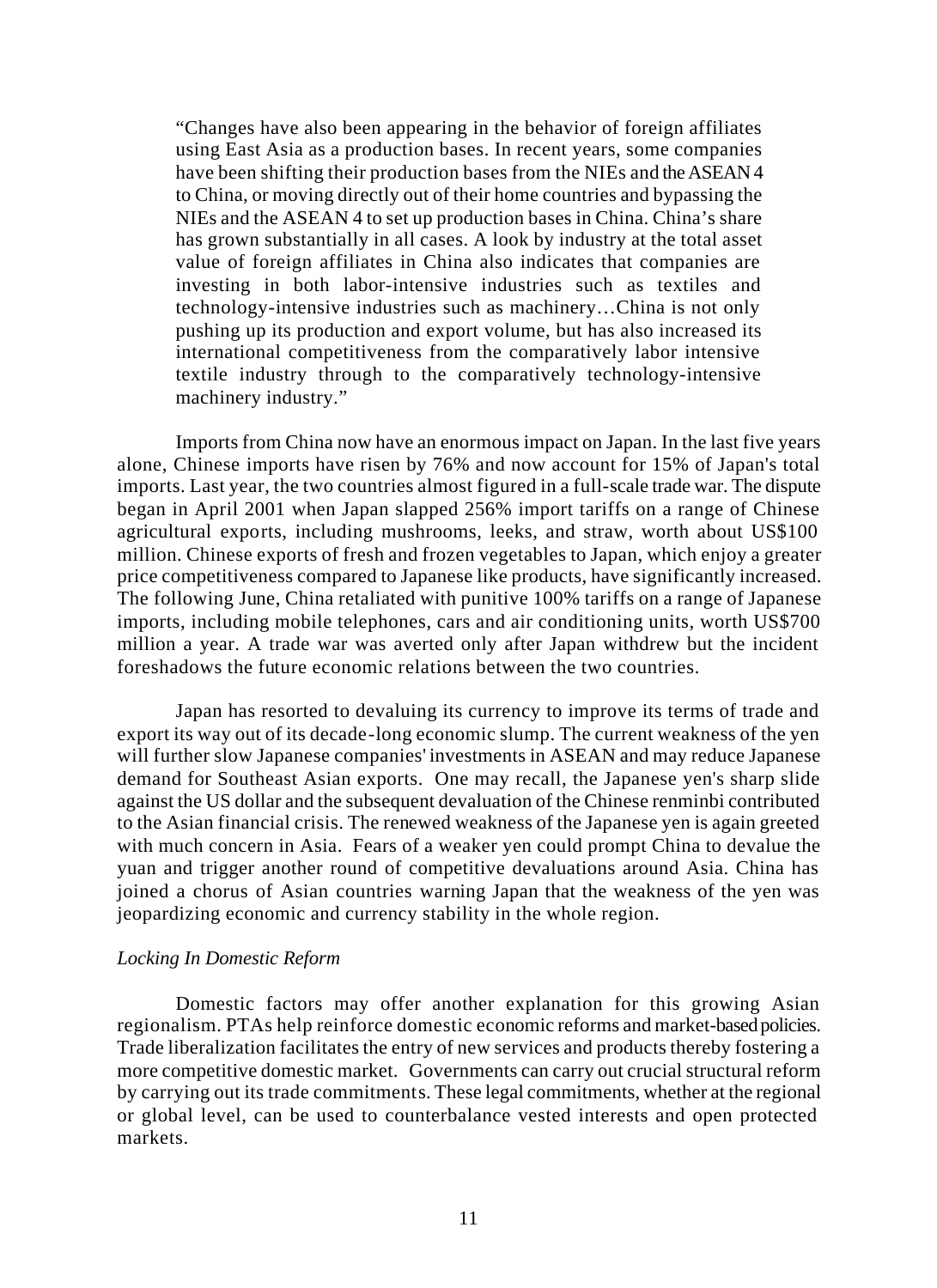China's foreign policy is essentially driven by how to promote domestic market reform and further modernize its economy. The Chinese government has recognized for a number of years that economic reform and open markets are cornerstones of sustainable economic growth. Since adopting its open door policy, Chinese leaders have sought to let the market play a more dominant role in their economy (Jin, 1993). This policy includes reducing entry barriers in trade and investment and expanding foreign economic relations. China's accession to the World Trade Organization is expected to further advance this process. As Drysdale observed, China's entry into the WTO will secure its commitment to further liberalization and discipline according to its obligations under the accord. China membership in WTO will bring the reduction and elimination of tariffs and prompt the international flow of goods, as well as improve the efficiency of China's domestic market. In addition, trade liberalization would force the pace of reform in other areas, particularly in the management of the state enterprise sector and financial and foreign exchange markets.

Robust growth figures have so far allowed China wide latitude in absorbing foreign competition. Once the economy falters and unemployment surges, domestic support for reform may fall. Government at the central, provincial, and local levels has sought to protect emerging or noncompetitive sectors from foreign competition. Resistance at the provincial and local levels of government has restricted the central government's ability to implement trade reforms. Import barriers, a nontransparent and inconsistent legal system, and limitations on market access combine to make it difficult for foreign firms to compete effectively in the domestic marketplace. While China today has a more open economy, substantial entry barriers remain in place.

Beijing fears that further market adjustment could further exacerbate unemployment and lead to social unrest. Many Chinese enterprises, particularly lumbering state-owned enterprises that employ around 55 per cent of urban workers, are not competitive. The entry of foreign firms and increased import competition may lead to widespread factory closings and worsen high levels of unemployment. Already, there have been widespread reports of labor protests across China, some of which apparently stem from government efforts to close down unprofitable state enterprises.

Nicholas Lardy (2002), senior fellow at the Brookings Institution, assesses that as China implements its WTO commitments, it will be faced with rising domestic unemployment particularly in agriculture and other capital-intensive industries subject to drastically increased competition. Lardy contends that unless China increases significantly its exports of apparel and other labor-intensive goods in which it has a strong comparative advantage, it is unlikely to be able to maintain unemployment at politically acceptable levels. China has lately been experiencing excess supply capacity in its domestic market and is seeking export outlets for its products. Hence, an FTA with ASEAN will enable China to maintain its export levels particularly amidst sluggish demand in the US, Japan and Europe.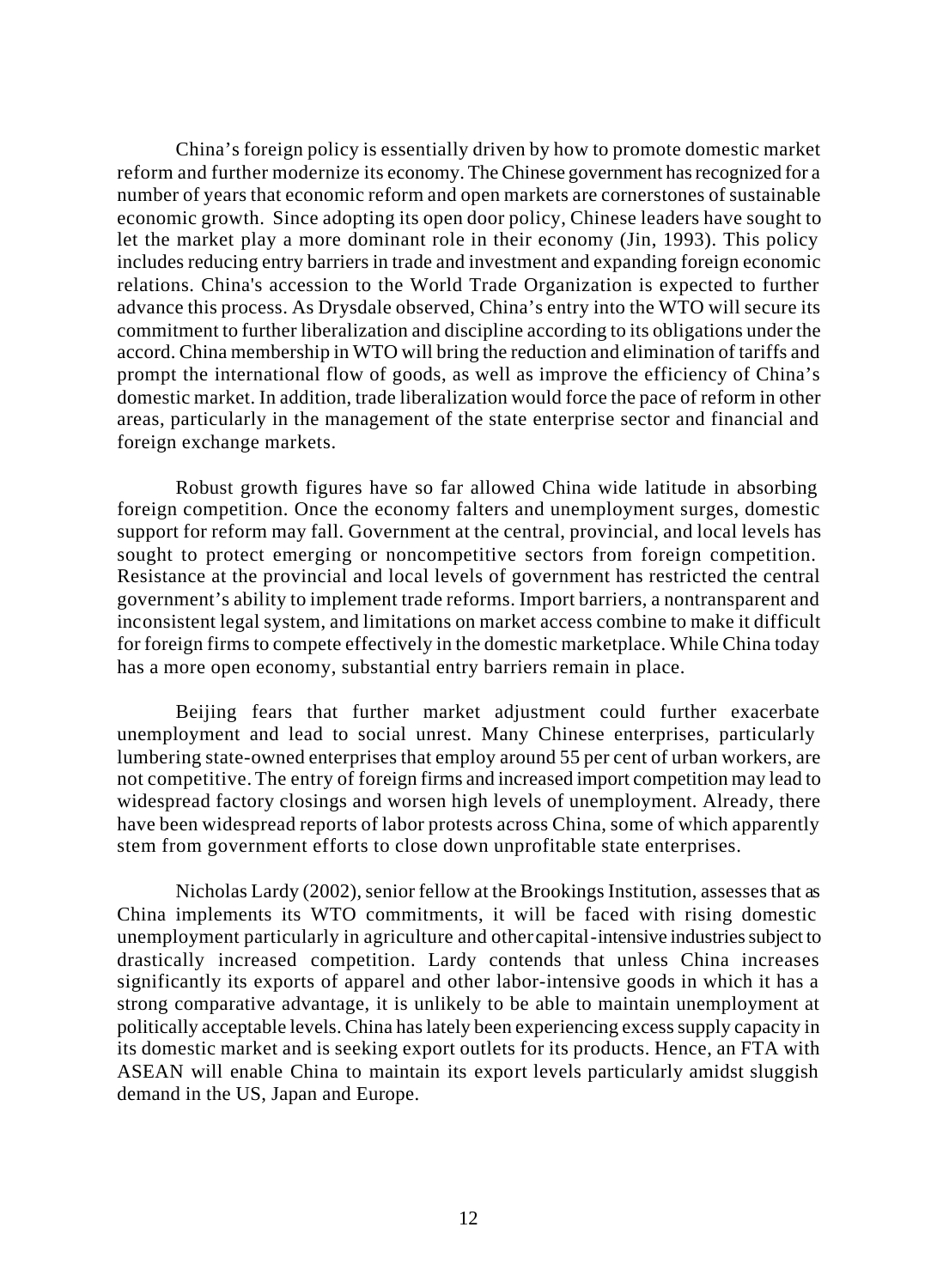Japan faces a similar, if not, more daunting dilemma. For the past two decades, Japan remains mired in economic stagnation, due to weak domestic demand and a deeply distressed financial system. The country has experienced steady deflation since the mid-1990s giving it the distinction of being the only effectively shrinking economy among industrialized countries. Its economic problems are further exacerbated by rising debt that now account to 130 per cent of gross domestic product. Japan's leadership position has also somewhat eroded by its shrinking trade surplus indicating a general loss of international competitiveness. Japan's trade surplus with the rest of Asia in 2001 fell to a less than half from the previous year because shipments of semiconductor products fell amid a worldwide IT slump.

More fundamentally, Japan's competitiveness have progressively eroded over the past years partly due to competition from Korea and, more significantly, low-cost China. Chinese factory workers work only at 5 percent of Japanese wage levels and they are narrowing the quality gap prompting many Japanese MNCs to transfer to the mainland. Over the years, Japanese firms have been moving their production bases overseas prompting fears of "industrial hollowing-out" or de-industrialization in Japan. Japanese firms, particularly in textile, consumer-electronics, agriculture and retailing industries, have moved production offshore to skirt high costs at home.

Government attempts at reflating the economy with higher public spending have so far failed to produce positive results. The Bank of Japan has also lowered short-term rates effectively to zero interest to encourage business activity. However, the Japanese government has been reluctant to undertake more fundamental reform of its financial system and open up its agriculture sector to foreign imports. Basically, Japan's problems stem from its reluctance to reform its certain distinctive features of its economy, including the keiretsu networks, bureaucratic interference in the economy, and the hold of vested economic interests on party politics.

Instead, as mentioned earlier, Japan has decided to export itself through its weak yen policy out of its recession instead of stimulating more domestic demand. The Initiative for Comprehensive Economic Partnerships between Japan and ASEAN (ICEPJA) was partly conceived to enhance the international competitiveness of Japan. The Initiative does not really propose anything new but rather reaffirms Japan's typical attitude towards ASEAN, i.e. regarding the region as an export market, as a production base, and as a source of raw materials.

### ASEAN RESPONSES TO REGIONALISM

ASEAN has generally been receptive of both initiatives. They view this development as a natural progression of the dialogue partnerships with these countries. The ASEAN Dialogue process has been going on for several years and involves information exchange, facilitation and promotion, and technical cooperation in a broad range of areas including economic, social, political, and security issues. The Dialogue mechanism has essentially been a political process under the auspices of the foreign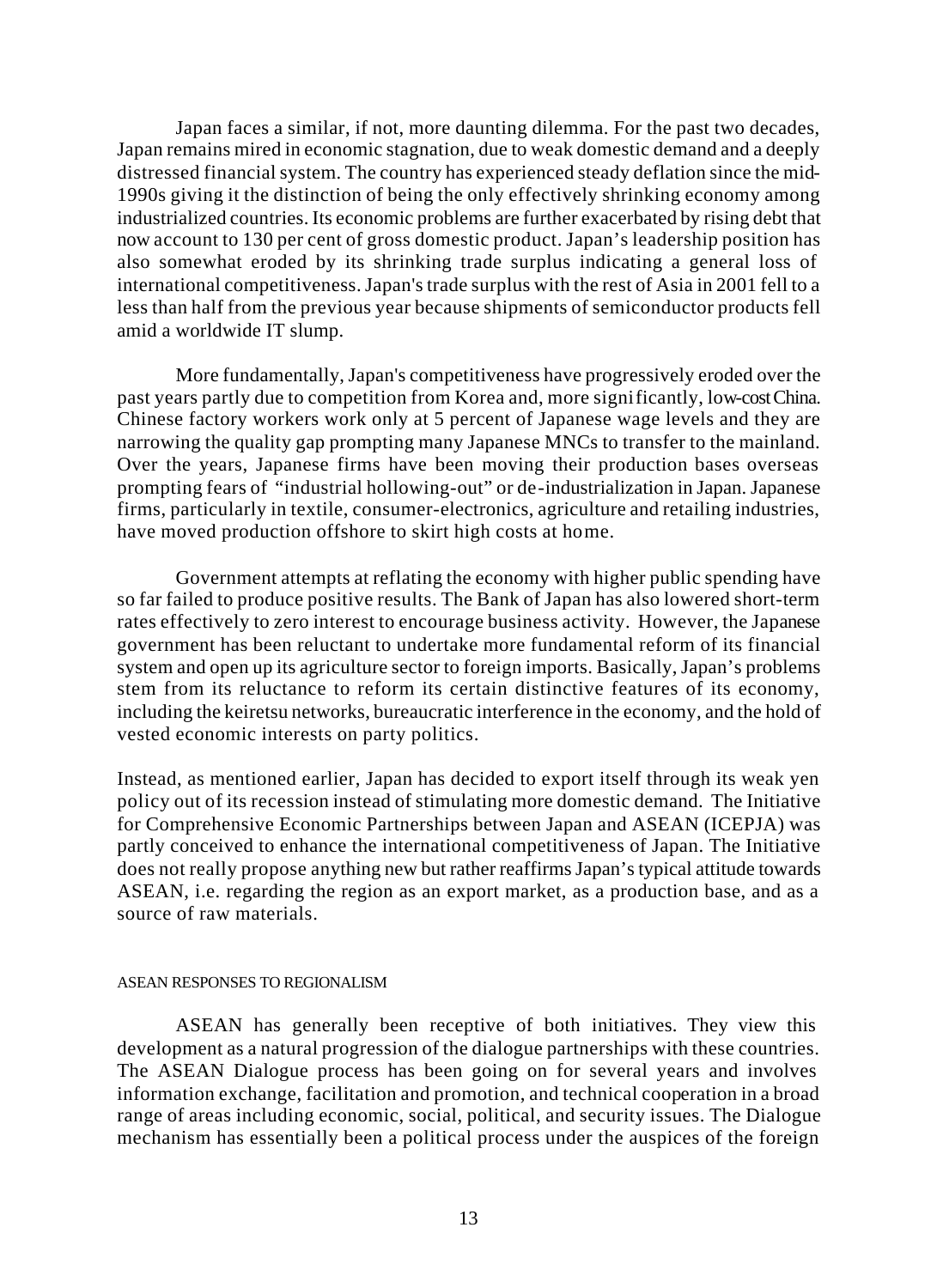affairs ministries until a parallel structure was set up for economic cooperation. ASEAN formally began its dialogue with Japan in 1973 and with China in 1999 (though consultations have been taking place since the 1980s). Relations have deepened over the years with consultations and exchanges taking place at both the government and private sector levels.

## *ASEAN and China*

ASEAN Leaders accepted the proposal of Chinese Prime Minister Zhu Rongji and agreed to establish an FTA within 10 years or by 2010 at the latest. The event was significant as it departed from the usual norm. This was a political decision by the heads of government without the benefit of the usual preparatory work by senior economic officials. The norm would have had junior officials discuss and negotiate the proposal first, which they would later endorse to their ministers for approval by their respective leaders. This unprecedented decision underlines the importance that ASEAN Leaders place on their relations with China. Both sides also agreed to an "early harvest", which will precede comprehensive market access negotiations on industrial goods and services.

Earlier, a joint China-ASEAN Expert Group on Economic Cooperation was formed to examine the prospects of economic cooperation and recommend the possible scope of the FTA. The report was released in October 2001 endorsing the establishment of an FTA. A Trade Negotiating Committee (TNC) has since been formed and will be the primary negotiating forum between ASEAN and China. The TNC recently met in Beijing to begin discussions on the scope of the Framework Agreement and the modalities of the negotiations (see Table 2). It has been recommended that the mechanism of the CAFTA might follow the process and timeframe followed by the ASEAN under the AFTA-CEPT scheme, which involves drawing up product lists and progressively working out their tariff reduction.

By 2010, average duty within the ASEAN-China FTA, if realized, will vary between zero and 5 per cent, and internal trade and investment barriers will be eliminated. According to the report by the ASEAN-China Expert Group (2001), an FTA between ASEAN and China would have a combined regional GDP of about US\$2 trillion and total trade estimated at US\$1.23 trillion. The deal would create a huge single production base for FDI to take advantage of cheap labor and resources.

There is considerable apprehension in the ASEAN region over the proposal to set up an FTA with China. Malaysia, the Philippines and Indonesia are reportedly less than enthusiastic about the plan while Singapore and Thailand are its leading advocates. In fact, the ASEAN Free Trade Area was partly conceived with China in mind. AFTA was to enhance the region's attractiveness to foreign investment that has been moving at greater numbers away from Southeast Asian and into China. The diversion of FDI to China has been further aggravated by the structural weakness of ASEAN countries brought to light during the financial crisis.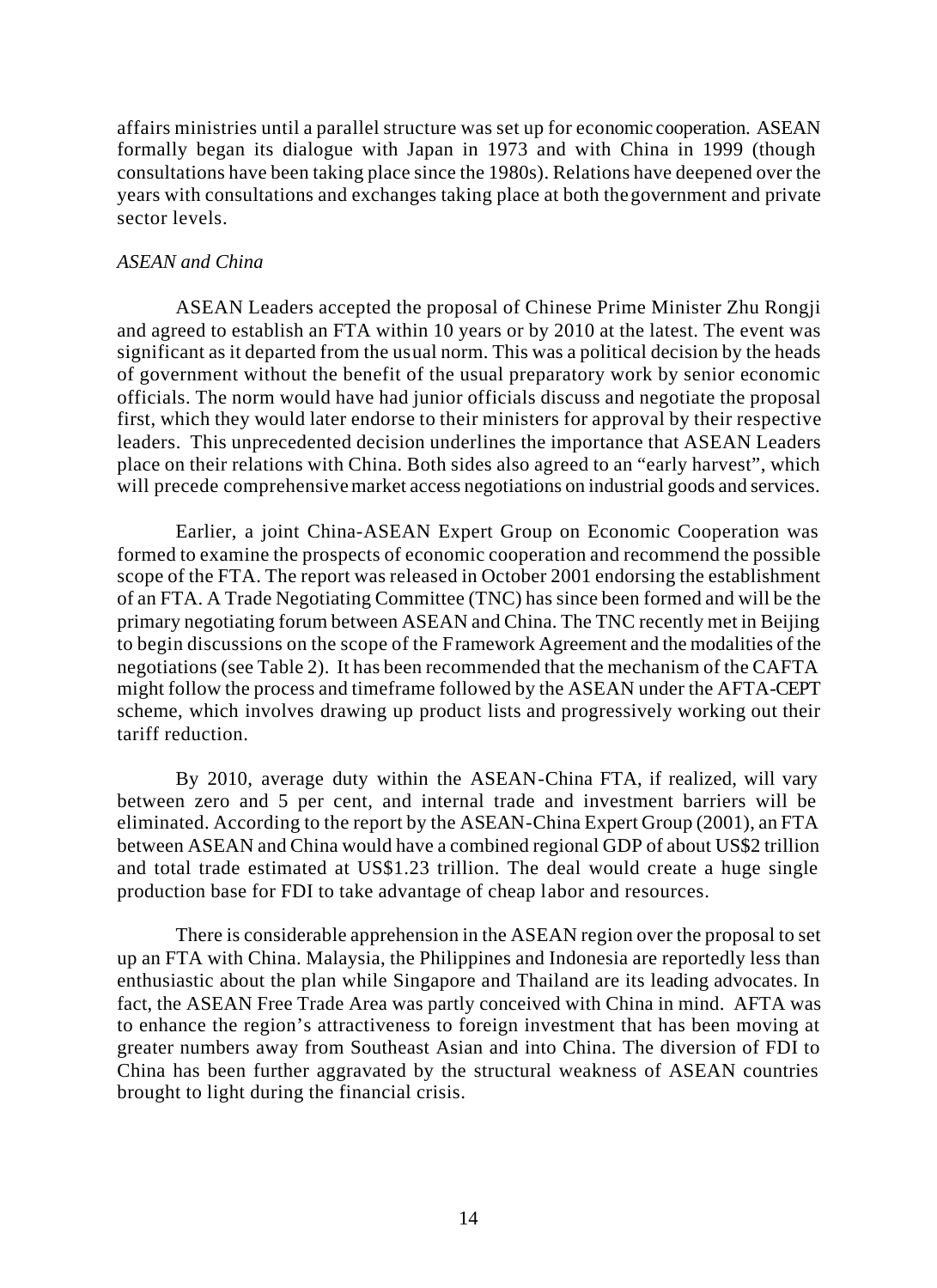Unable to match it's low labor costs, many also fear being overwhelmed by the competitive pressure from China. Domestic industries are terrified of being flooded by cheap Chinese goods. ASEAN countries also face a huge competitive challenge in third country markets because their export structure is much more similar to China, particularly in the textiles and clothing and electronics sector. On the other hand, some see China's huge consumer market as tempting and anticipate opportunities from growing demand in China. The region's exporters, hard hit by slump in demand in industrialized countries, have increasing look towards the Chinese market to compensate for sluggish growth in Japan, US and Europe. China's demand for low-cost agricultural products, particularly tropical and sub-tropical goods, is likely to increase. The demand for raw materials, particularly oil, gas and other minerals are also expected to increase (Adhikari and Yang, 2002).

In entering into an FTA with ASEAN, China is trying to ease somewhat the association's anxieties about its emerging economic power. Chinese pronouncements try to reassure ASEAN that the FTA is a positive relationship of mutual benefit. They contend that a China-ASEAN FTA would help re-direct some of the foreign investment flowing to the mainland to benefit the rest of the region. The economic downturn and social turmoil following t he Asian financial crisis has undermined investor confidence in the region and an FTA with China could revitalize foreign investor interest and help crisis-hit economies gradually rebuild their economy. Recent rise in Chinese investment in the region is also meant to reassure ASEAN countries that China also seeks to channel some of this capital to the region. However, China's overwhelming advantage will lead ASEAN members to seek greater concessions or compensations from the Chinese side such as the provision of a special safeguard condition in the agreement similar to what China accepted for its membership in the WTO.<sup>4</sup>

ASEAN has been trying to engage China for many years. Its sheer size, military power and ideological posture are causes for concern about China's regional ambitions. Unease about Chinese intentions is also founded on Beijing's past support of indigenous communist movements and its ties to ethnic Chinese residing across the region. Rather than confront, ASEAN has tried to include China in political and security dialogue in an attempt to get the Middle Kingdom constructively involved in ensuring regional peace and stability. For instance, ASEAN has sought Chinese participation in trying to resolve overlapping territorial claims in the Spratlys and Paracel Islands. The ASEAN Regional Forum (ARF) has been the principal multilateral forum used to constructively engage China in regional security dialogue.

Economic diplomacy has also been employed to enhance the political and security relationship with China. Since the 1980s, individual ASEAN countries have sought to expand bilateral trade and investment ties with China. The formation of APEC was also partly conceived as a way of integrating China's socialist economy into the world

 $\overline{a}$ 

<sup>&</sup>lt;sup>4</sup> As a condition to its admission to the WTO, China had to accept a transitional product-specific safeguard clause that allows other WTO members to limit imports of Chinese goods. China also agreed to a longer phase-out period for quotas on imported Chinese clothing and accepted for 15 years discriminatory WTO-plus terms in anti-dumping cases brought against its goods.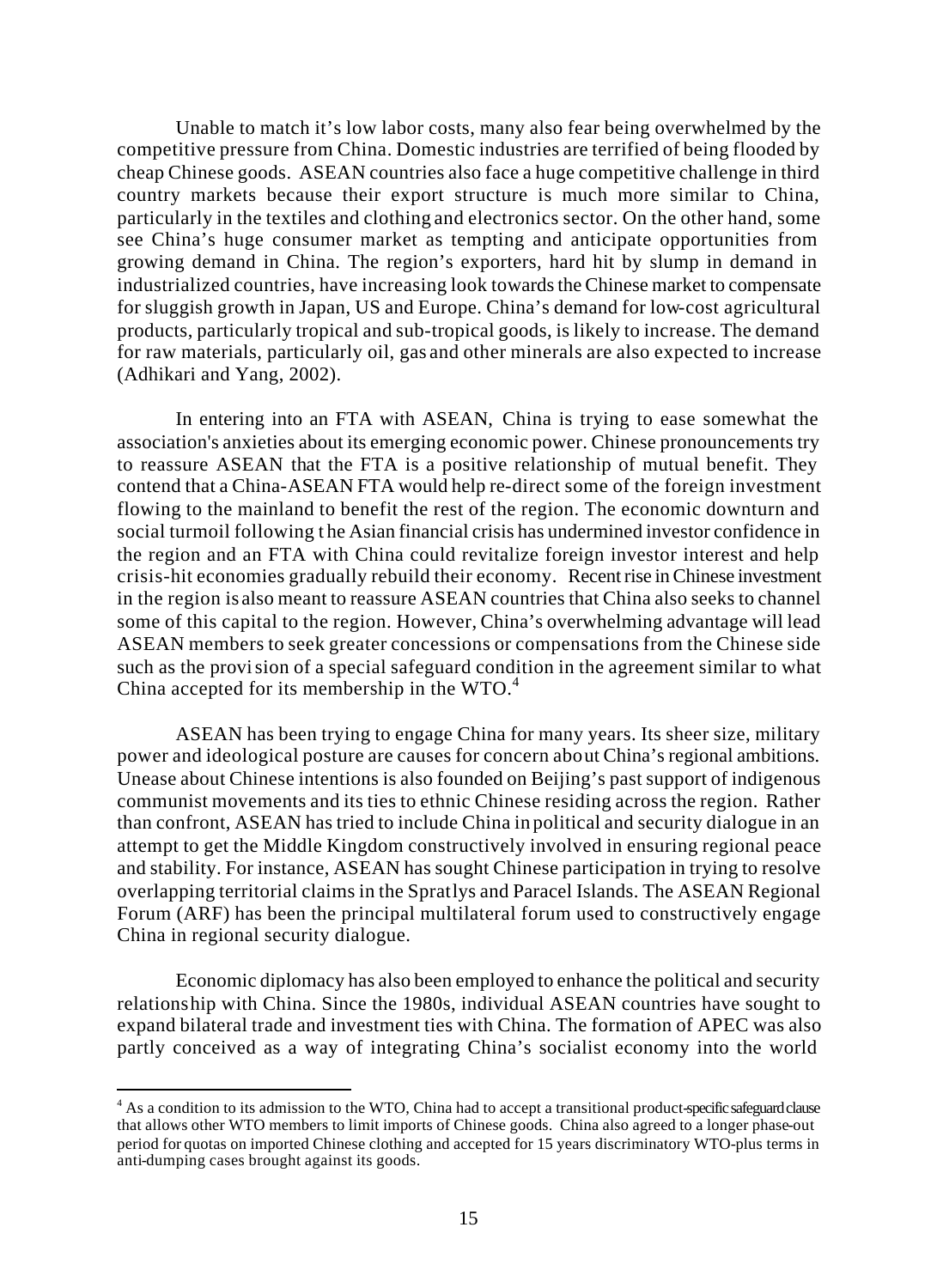economy. A rich and prosperous China would have an interest in a stable and peaceful security environment and would avoid encouraging or supporting destabilizing elements in the region. ASEAN is also keen to convince Beijing that a prosperous and stable Southeast Asian region offers the greatest security for China. Hence, an FTA with China is within ASEAN's economic and political interest.

## *ASEAN and Japan*

The ICEPJA is at a much earlier stage of discussion but no less significant. Since the announcement of Prime Minister Koizumi, officials from both sides met last January in Thailand to discuss the work program that will outline economic cooperation between ASEAN and Japan. There was an agreement to create an expert group, similar to the one that completed the China-ASEAN report, to study the matter further and submit their recommendations for the consideration of their leaders at their scheduled summit this November.

There is, however, some skepticism about the Koizumi initiative. Some quarters within ASEAN feel t hat the proposal was rather hastily put together and was short of any new ideas. Both sides already cooperate in a wide range of areas included in the Koizumi proposal, which offered to deepen existing relations but gave little detail. Usually, such an important policy speech would have gone through months of study by the bureaucracy in Tokyo, who would have also sought ASEAN receptiveness of the proposal before an official declaration is made. Koizumi's policy pronouncement seems more like a defensive response to counter China's FTA initiative rather than a genuine plan aimed at deepening trade and investment ties with ASEAN. Moreover, many are doubtful about Japan's seriousness for further liberalization given its own inability to carry out much needed r eform of its domestic economy. With an economy in dire straits, ASEAN does not expect any bold gestures from Japan.

In fact, Japan is rather ambivalent in developing an FTA with ASEAN as a whole. Rather, it seeks to engage individual ASEAN members in an FTA as they have done with Singapore. This is part of a two -pronged strategy of Japan's regional policy, dealing with ASEAN at regional and bilateral levels. The proclaimed reason for this strategy is that the different levels of economic development of ASEAN's members necessitates differential approaches to the creation of an FTA. However, this may also be viewed as a strategy of divide and rule thereby limiting any concerted ASEAN response to Japan. After concluding an FTA with Singapore, Japan is currently pursuing a similar agreement with Thailand and the Philippines.

Japan has indicated its readiness to accept an early harvest before free trade negotiations with each ASEAN country that will form part of the regional CEP. At this stage of the discussions, Japan has not excluded any matter from the agenda (see Table 2). While expressing its willingness to include agricultural goods in the scope of negotiations, there are concerns that Japan's insistence on maintaining agricultural protection could cause negotiations to bog down. Japanese earlier reluctance to open up this sector caused the EVSL negotiations in APEC to falter. According to the WTO, the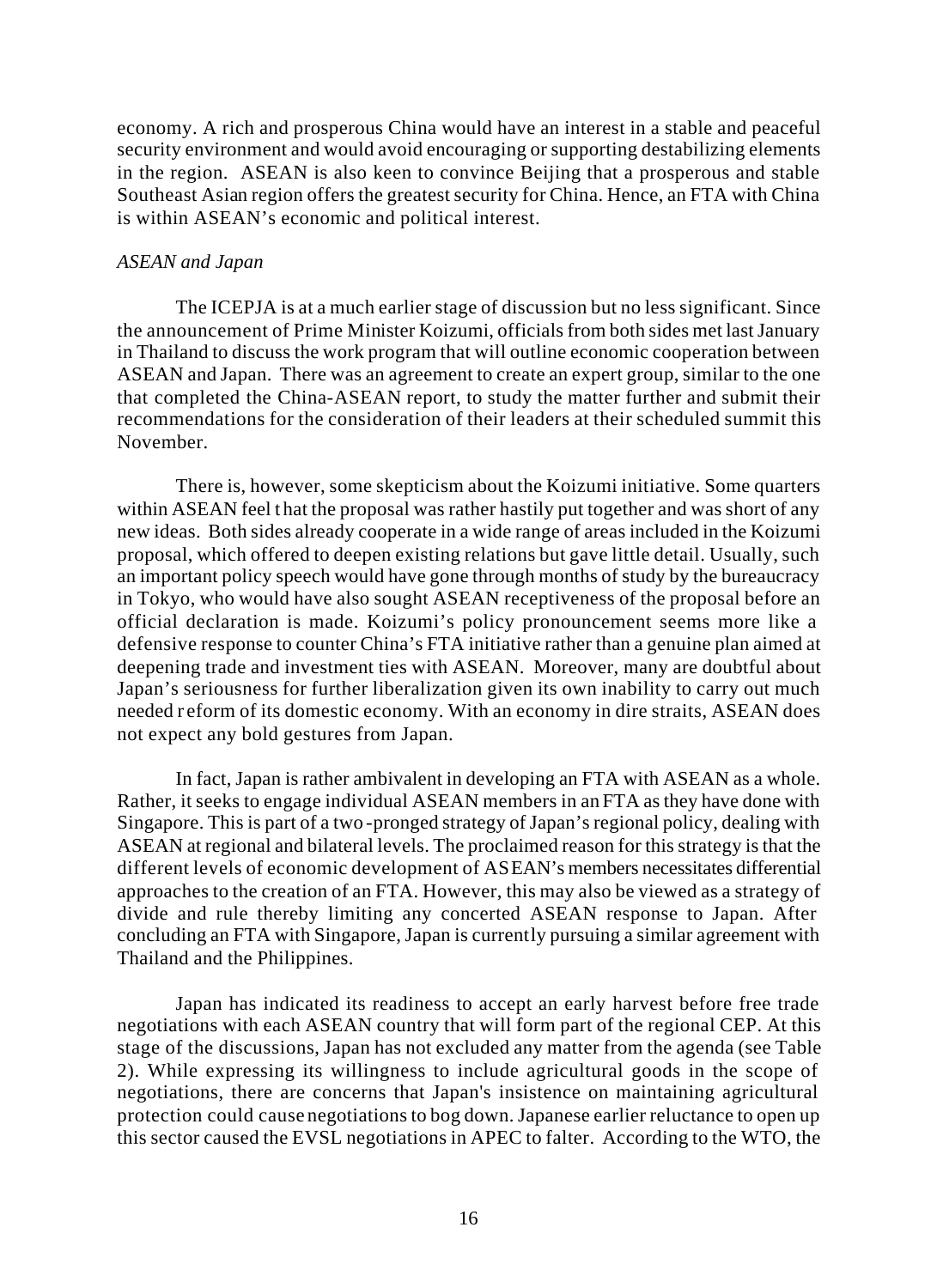agricultural sector remains relatively well protected from foreign competition. The average tariff on imports of agricultural products remains high, tariff quotas can be intricate, and a number of these products receive domestic support. Overall level of government assistance for agriculture (as measured by producer and consumer support estimates) is reported to be well above the OECD average.

ASEAN wants to include agricultural products in any FTA with Japan. In the face of strong pressure from domestic farm lobbies and their supporters within the ruling Liberal Democratic Party, Japan seeks to establish special safeguard measures in order to counter sudden import surges. In establishing a free trade arrangement, Japan also seeks sufficient flexibility in the time frame for liberalization. In addition, Japan wants the arrangement to accord national treatment to Japanese investors in pre-establishment and post-establishment of investments as well as to prohibit measures that hinder such investment (such as export performance requirements and local content rules). Such a proposal may encounter resistance from ASEAN countries unwilling to open up key industries to foreign ownership and competition.

| <b>Possible Areas of Cooperation</b>       | <b>ASEAN-China</b><br><b>FTA</b> | <b>ASEAN-Japan</b><br><b>CEP</b> |
|--------------------------------------------|----------------------------------|----------------------------------|
| <b>Trade and Investment Facilitation</b>   | ☑                                | ☑                                |
| Rules of Origin                            | ☑                                | ☑                                |
| <b>Customs Procedures</b>                  | ☑                                | ☑                                |
| <b>Standards and Conformity Assessment</b> | ☑                                | ☑                                |
| Trade in Services                          | ☑                                | ☑                                |
| <b>Movement of Persons</b>                 | ☑                                | ☑                                |
| <b>Intellectual Property</b>               | ☑                                | ☑                                |
| <b>Investment Agreement</b>                | ☑                                | ⊠                                |
| Government Procurement                     |                                  | ☑                                |
| <b>State Trading Enterprises</b>           | ☑                                |                                  |
| <b>Competition Policy</b>                  |                                  | ⋈                                |
| <b>Promotion Measures</b>                  | ☑                                | ⋈                                |
| Science and ICT                            | ☑                                | ⋈                                |
| <b>SMEs</b>                                | ☑                                | ⊠                                |
| Education, HRD, and Cultural               | ☑                                | ☑                                |
| Exchange                                   |                                  |                                  |
| Capacity Building and Technical            | ☑                                | ⋈                                |
| Cooperation                                |                                  |                                  |

Table 2: Scope of Negotiations

Both initiatives will take time to negotiate and we should expect more details later. In entering into such negotiations with China and Japan, ASEAN will have to address some problems of its own. ASEAN's diverse levels of economic development and cultures would make any FTA difficult to implement at a regional level. For instance, the developmental gap between the original ASEAN members and the CLMV countries is considerable and efforts to bridge the gap will take some time. Confronted with such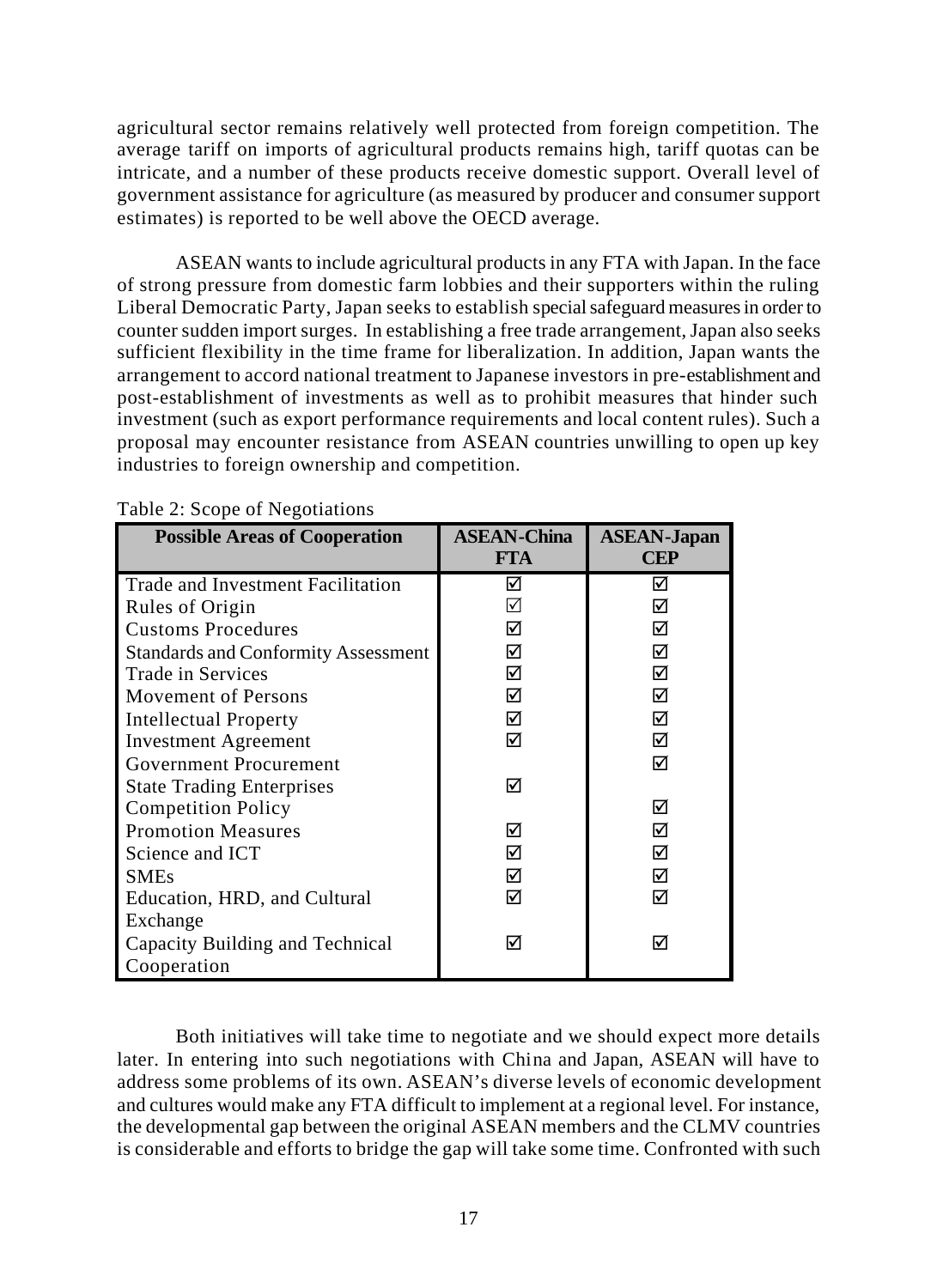problems, trade liberalization in AFTA has slowed down. The economic gap among ASEAN countries indicates that individual countries will have different processes and requirements on advancing an FTA with either China or Japan. Hence, flexibility will certainly be an important consideration in the negotiations and may dilute the substance of the FTA.

The China and Japan initiatives could distract ASEAN from advancing its own regional integration under AFTA. The 1997 Asian financial crisis has already dampened somewhat ASEAN's drive towards AFTA and work on the Chinese and Japanese proposal would further divert its attention. On the other hand, an FTA with either China or Japan would force ASEAN to move more rapidly in developing its own regional FTA and perhaps advance towards a common market. Certainly, ASEAN needs to act more concertedly in promoting regional economic integration for its own merits. Ironically, unilateral actions on the part of some of its members to conclude bilateral FTAs with non-members and moves at excluding sensitive sectors from tariff reduction could undermine progress in AFTA.

ASEAN also faces a more basic problem of a shortage of negotiating capacity. Resources and personnel are already spread too thinly to cover the various trade forums. With a new WTO trade round, members will be preoccupied with the work program in Geneva. Moreover, much remains to be accomplished in AFTA particularly in non-tariff barriers and trade in services to keep trade official busy. Though not in the form of formal binding negotiations, the official meetings of APEC no less make demands on the capacity of ASEAN countries.

The plethora of trade liberalization efforts could likewise lead to free trade fatigue and erode domestic support for market reforms. Some have questioned the benefits of membership in the WTO and their Uruguay Round commitments, particularly among developing countries. Further market opening pressures arising from FTA arrangements could encounter stiff resistance from sectors already reeling from import competition. Many industries throughout Southeast Asia have yet to recover completely from the devastating effects of the Asian financial crisis. The potential of a political backlash among domestic constituencies in developing countries could lead to a reversal of trade reform efforts and a return to protectionist policies.

#### IMPLICATIONS FOR APEC AND THE WTO

This new Asian regionalism can distract political attention away from the rulesbased multilateral system. After the Seattle debacle, the regional route to trade liberalization has become an attractive option. And despite an agreement to begin a new round of multilateral trade negotiations after the WTO Ministerial Meeting in Doha, Asian countries have decided to proceed in establishing preferential arrangements. Moreover, these Asian FTAs may also divert attention away from APEC. Some feel that APEC has simply lost its momentum after its membership has grown too big and its scope become too broad. APEC's failure to play a constructive role during the Asian financial crisis and the unsuccessful EVSL negotiations has dampened enthusiasm for the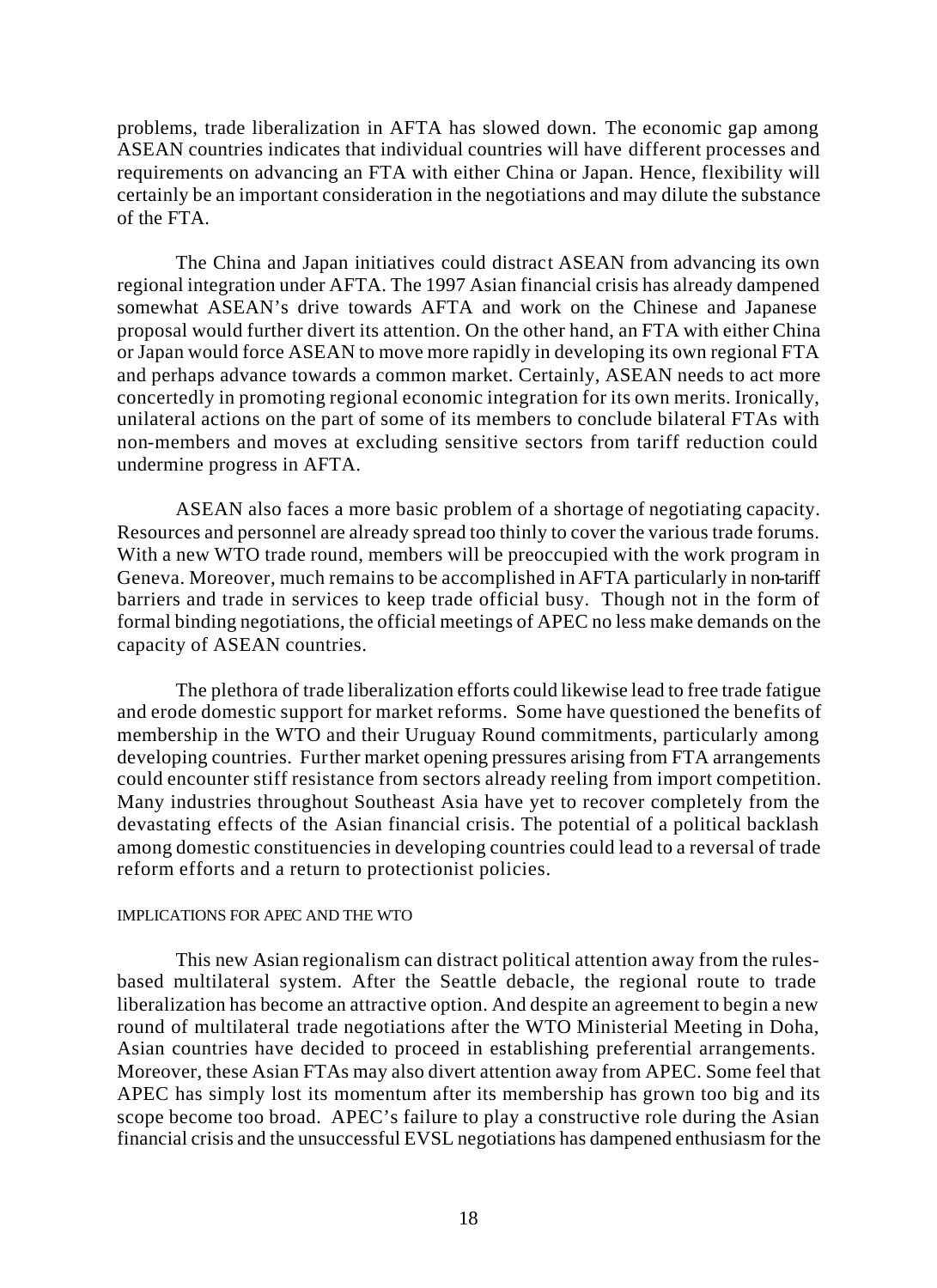association. Slow progress in the WTO and APEC and rising regionalism elsewhere has led to renewed interest in forging bilateral preferential pacts as an alternative route to trade liberalization.

To be sure, issues of WTO-consistency and complementarity with APEC and AFTA objectives and goals will be relevant in structuring these bilateral FTA arrangements. They should remain outward oriented and avoid protectionist tendencies to ensure that they do not become stumbling blocs to multilateral trade liberalization. The fact that many of these initiatives are CEPs or FTA-plus arrangements give good reason that they can act as building blocs in the international trading order. The scope of these so-called "new age" FTA initiatives includes discussions on investment, competition policy, human resources development, technology exchange, capital market development, etc. Hence, these bilateral FTAs can provide positive pressure on WTO negotiations and help sustain global trade liberalization.

China's decision to enter into an FTA agreement with ASEAN soon after its admission in the WTO and its continued participation in APEC is illustrative of a multilayered approach to trade liberalization that many Asian countries have now adopted. Trade diplomacy in Asia is increasingly being conducted at the multilateral, regional and bilateral levels. While regional free-trade agreements may seem to be attracting greater interest in Japan, these initiatives does not depart from it's commitment to the multilateral trading system. Koizumi made it clear that Japan-ASEAN cooperation should be linked to East Asian cooperation as a whole, involving other countries such as China, Korea, Australia, and New Zealand. Nevertheless, Japan's pursuit of bilateral trade pacts represents a significant departure from its traditional multilateral policy stance.

This multi-layered approach should be appropriate for Asia, given its diversity and different levels of development. Most likely, we will continue to see bilateral, regional and multilateral agreements develop in parallel with each other. The negotiations in the new WTO work program and discussions on the new issues will probably bring talks beyond 2005. Sheer bureaucratic momentum will guarantee continued work, though at a sluggish pace, in APEC and AFTA. Moreover, deliberations on both FTAs are still very much at the early stage. Hence, Asian governments will seek to safeguard their interests at different levels of the international economy.

But if ASEAN FTAs with China and Japan were realized, they would have enormous market power difficult to ignore. Such economic alliances will also make for stronger negotiation leverage at the multilateral forum. These FTAs can be more forward-looking and far-reaching in scope and coverage. In addition to accelerating the process of eliminating tariffs, these FTAs can also set out new trade rules that are still being discussed or not yet raised at the WTO. The initiatives by China and Japan may be a means of building political momentum for APEC, AFTA and the new trade round launched in Doha. Indeed, Asian regionalism will reverberate throughout the entire world economic system.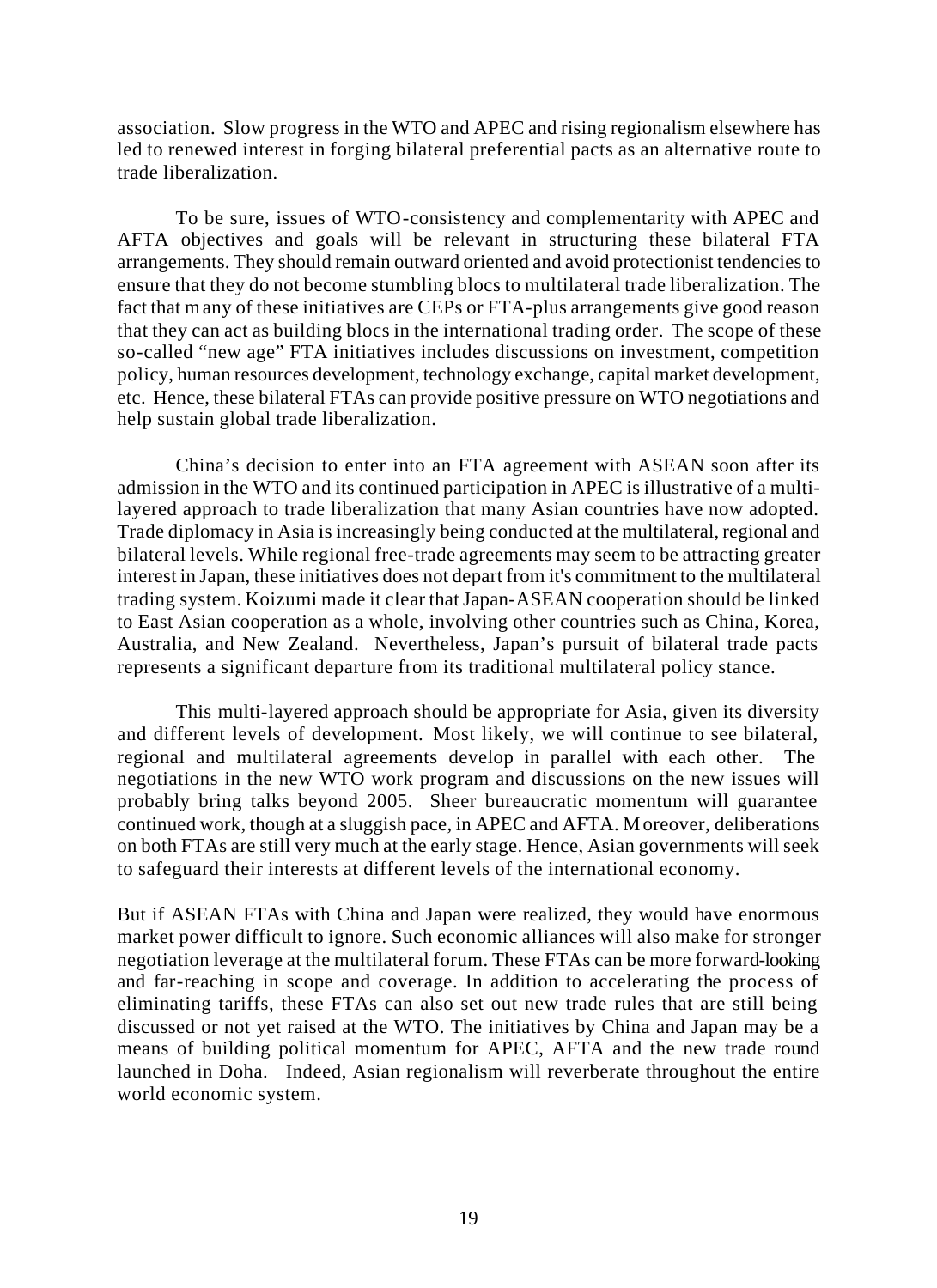#### **References**

- Adhikari, Ramesh and Yongzheng Yang (2002) *China's Increasing Openness: Threat or Opportunity?* (Asian Development Bank).
- ASEAN-China Export Group on Economic Cooperation (2001) *Forging Closer ASEAN-China Economic Relations in the Twenty-First Century* (ASEAN Secretariat).
- Drysdale, Peter (2000) "Open Regionalism, APEC and China's International Trade Strategies" in Zhang Yunling, Ligang Song, and P. Drysdale (eds.) *APEC and Liberalization of the Chinese Economy* (Australia-Japan Research Center, Australia National University).
- Jin Dexiang (1993) "The Impact of China's Economic Policies" in R. Grant (ed.) *China and Southeast Asia: Into the Twenty First Century* (Center for Strategic and International Studies).
- Lardy, Nicholas. "China and the World Trade Organization" The Financial Times (15 March 2002).
- Lim Hua Sing (1994) *Japan's Role in ASEAN: Issues and Prospects* (Times Academic Press).
- Haggard, Stephan and Beth Simmons (1987) "Theories of International Regimes" *International Organization* Vol. 41 No. 3.
- Hurrell, Andrew (1995) "Regionalism in Theoretical Perspective" in Louise Fawcett and Andrew Hurell (eds.) *Regionalism in World Politics* (Oxford University Press).
- Mansfield, Edward and Helen Milner, eds. (1997) *The Political Economy of Regionalism* (Columbia University Press).
- METI, 2001 White Paper.
- Sadanand Dhume and Susan Lawrence, "Buying Fast Into Southeast Asia" *Far Eastern Economic Review* (28 March 2002).
- Yamamoto, Yoshinobu and Tsutomu Kikuchi (1998) "Japan's Approach to APEC and Regime Creation in the Asia Pacific" in Vinod Aggrawal and Charles Morrison (eds.)
- *Asia Pacific Crossroads: Regime Creation and the Future of APEC* (Macmillan Press). Zhang Yunling (1998) "China and APEC" in Vinod Aggrawal and Charles Morrison (eds.) *Asia Pacific Crossroads: Regime Creation and the Future of APEC* (Macmillan Press).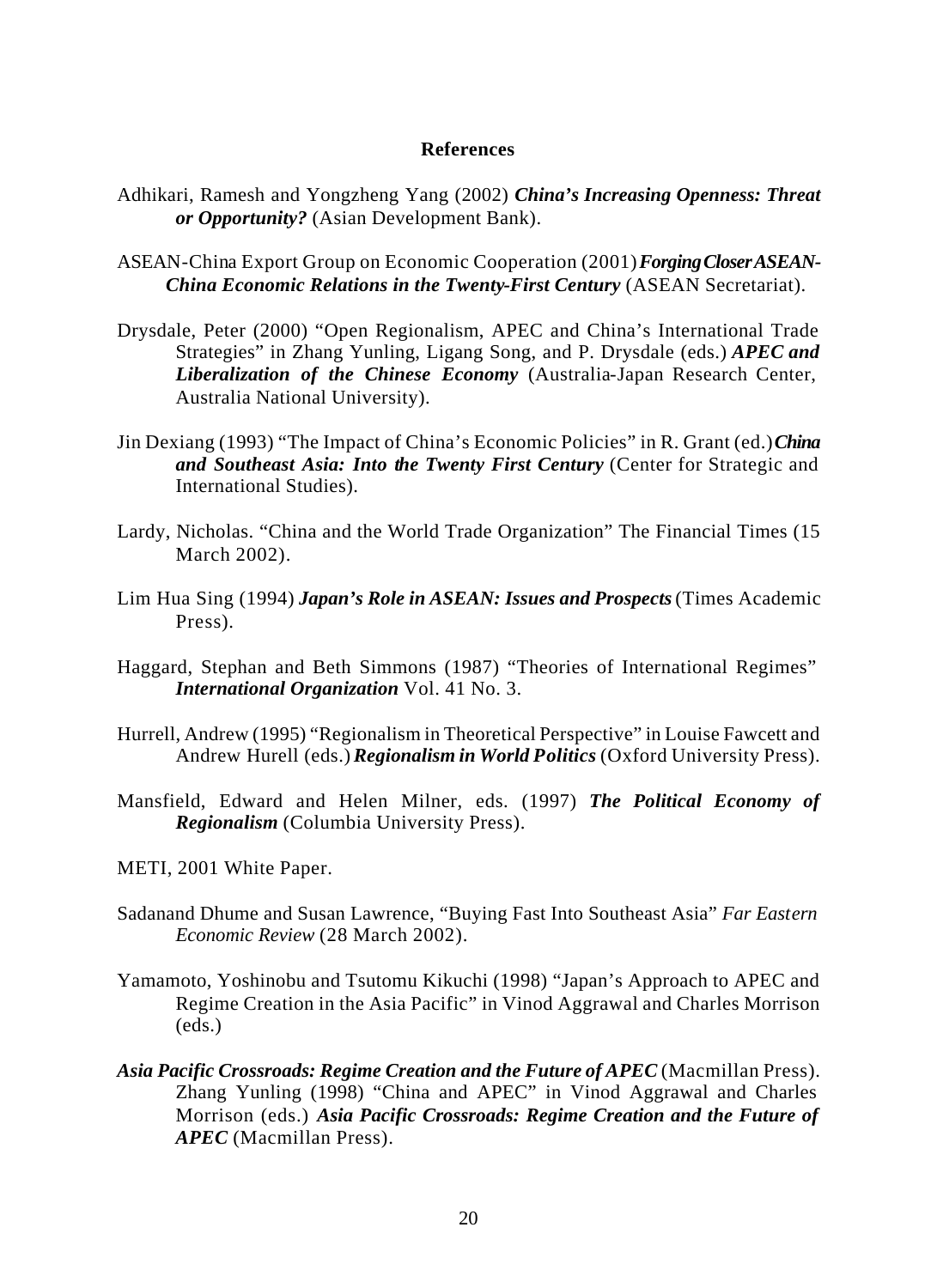#### **ASEAN Export To China by Product Section 2000**



Note: Agriculture and Prepared Foodstuffs include Live Animal, Vegetable Products, Fats and Oils product sections. Other includes the product sections Hides and Leather, Footwear, Stone/Cemen Arms,Vehicles, Miscellaneous Manufactured Articles among others. ASEAN countries cover only Brunei Darussalam, Indonesia, Malaysia, Philippines, Singapore and Thailand. Source: www.aseansec.org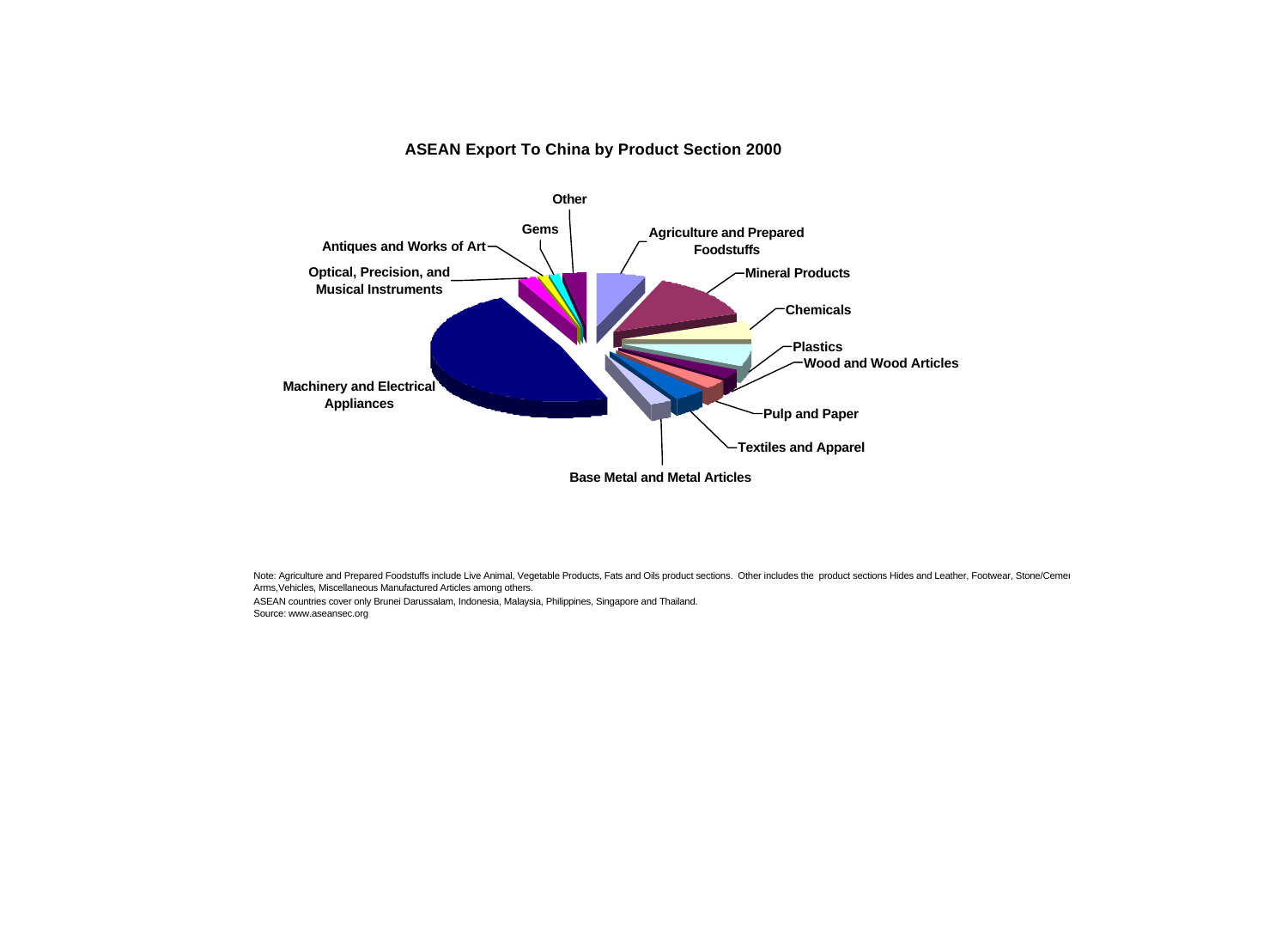#### **ASEAN Import from China by Product Section 2000**



Note: Agriculture and Prepared Foodstuffs category include Live Animal, Vegetable Products, Fats and Oils product sections. Other category includes the product sections Hides and Leather, Wood and V Arms, Antiques and works of art, Stone/Cement/Ceramics among others. ASEAN countries cover only Brunei Darussalam, Indonesia, Malaysia, Philippines, Singapore and Thailand. Source: www.aseansec.org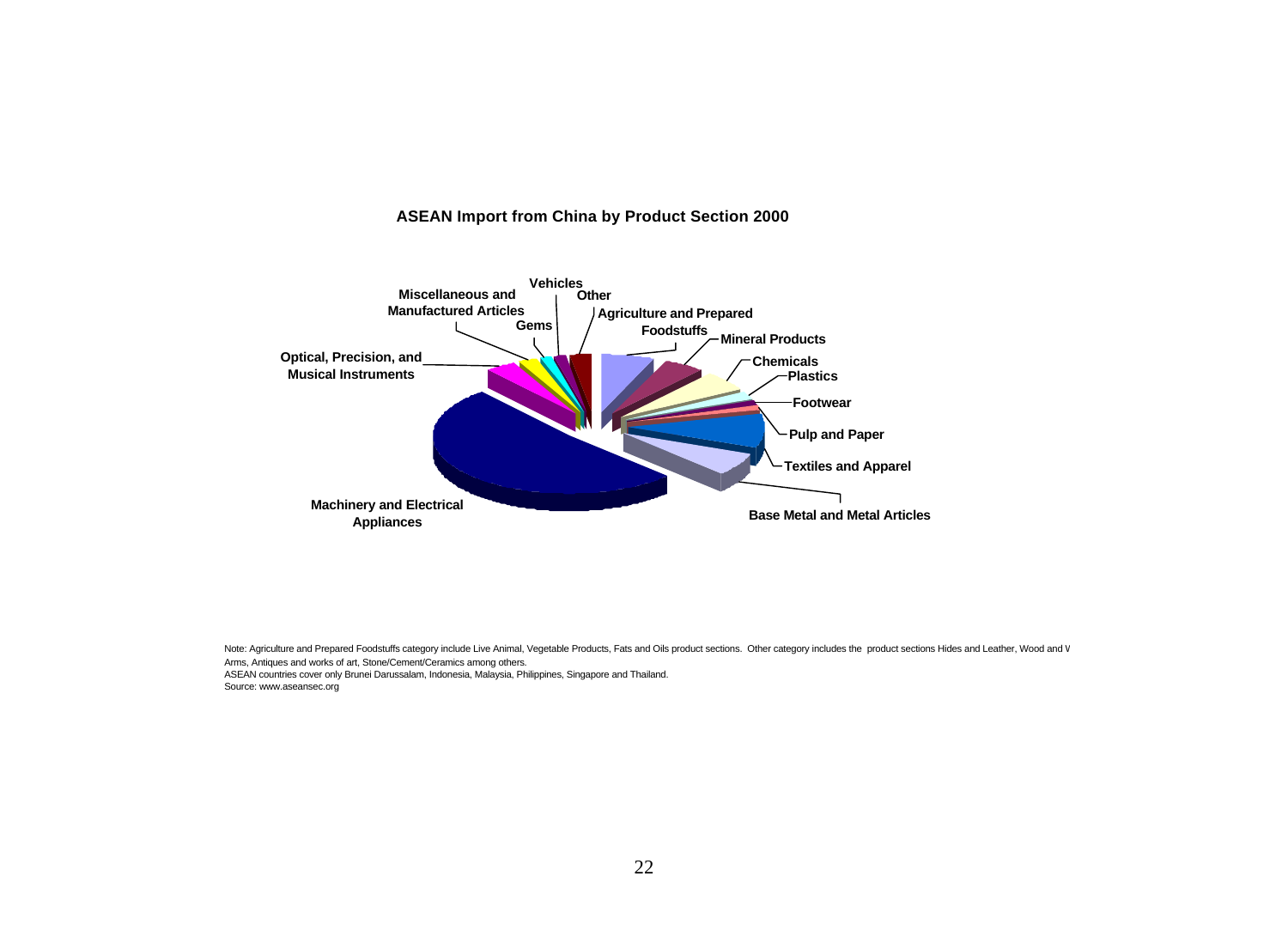#### **ASEAN Export to Japan by Product Section 2000**



Note: Agriculture and Prepared Foodstuffs category include Live Animal, Vegetable Products, Fats and Oils product sections. Other category includes the product sections Hides and Leather, Wood and V Articles, Arms, Antiques and works of art, Stone/Cement/Ceramics among others. ASEAN countries cover only Brunei Darussalam, Indonesia, Malaysia, Philippines, Singapore and Thailand. Source: www.aseansec.org